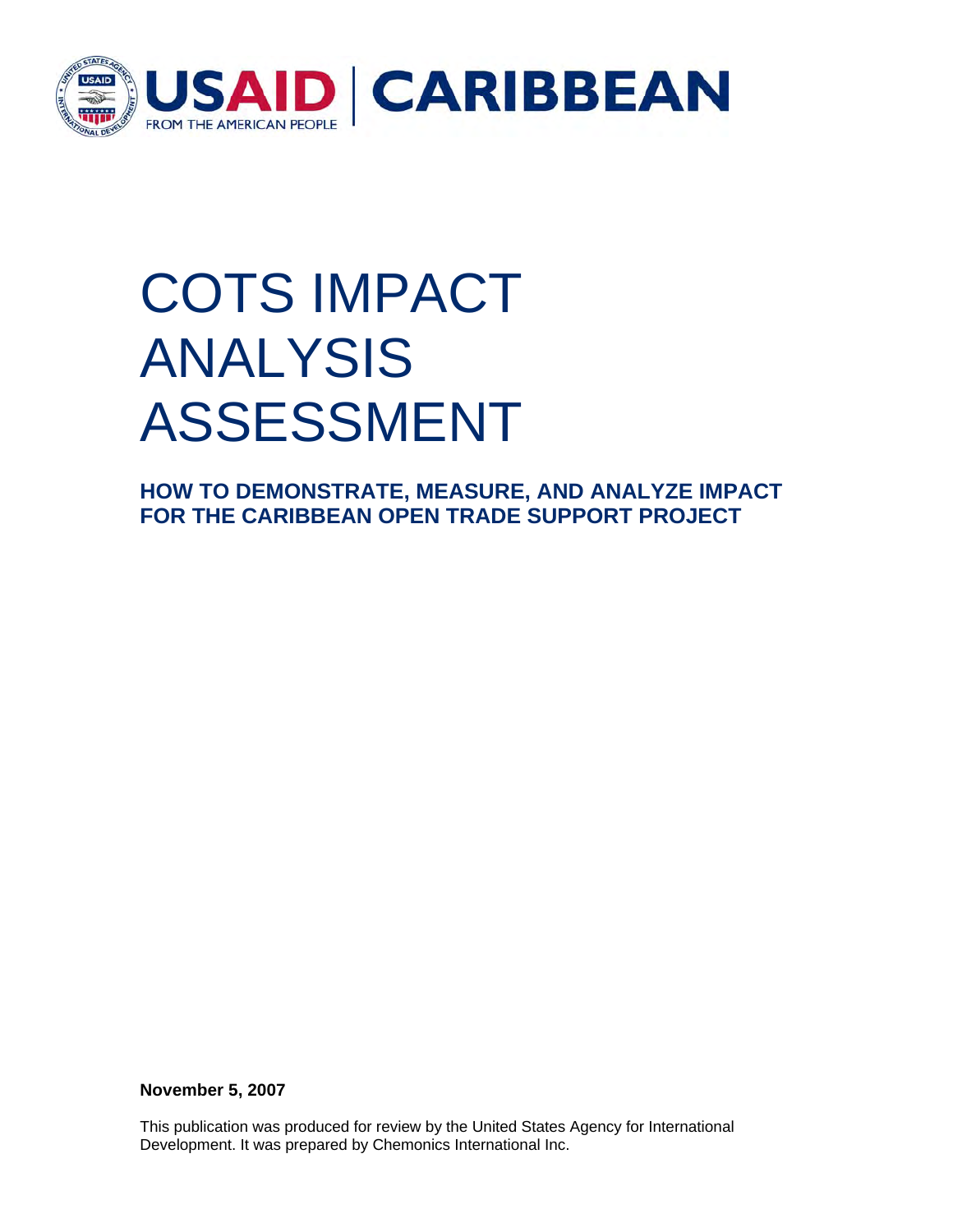## COTS IMPACT ANALYSIS ASSESSMENT

**HOW TO DEMONSTRATE, MEASURE, AND ANALYZE IMPACT FOR THE CARIBBEAN OPEN TRADE SUPPORT PROJECT** 

**Indefinite Quantity Contract No. AFP-I-00-04-00002-01 Task Order No. AFP-I-02-04-00002-00 Prepared for USAID/J-CAR Michael Taylor, Cognizant Technical Officer** 

The author's views expressed in this publication do not necessarily reflect the views of the United States Agency for International Development or the United States Government.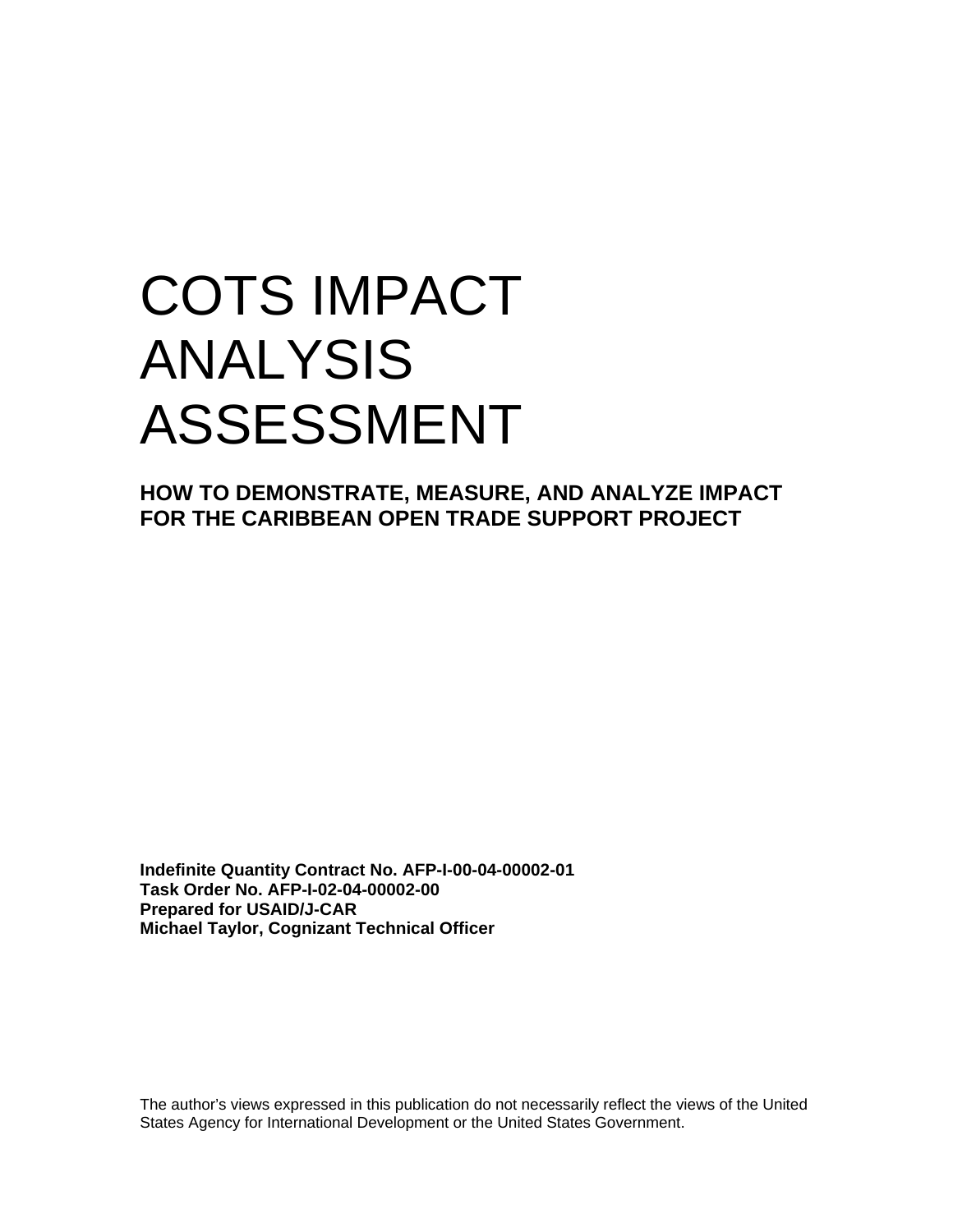# **CONTENTS**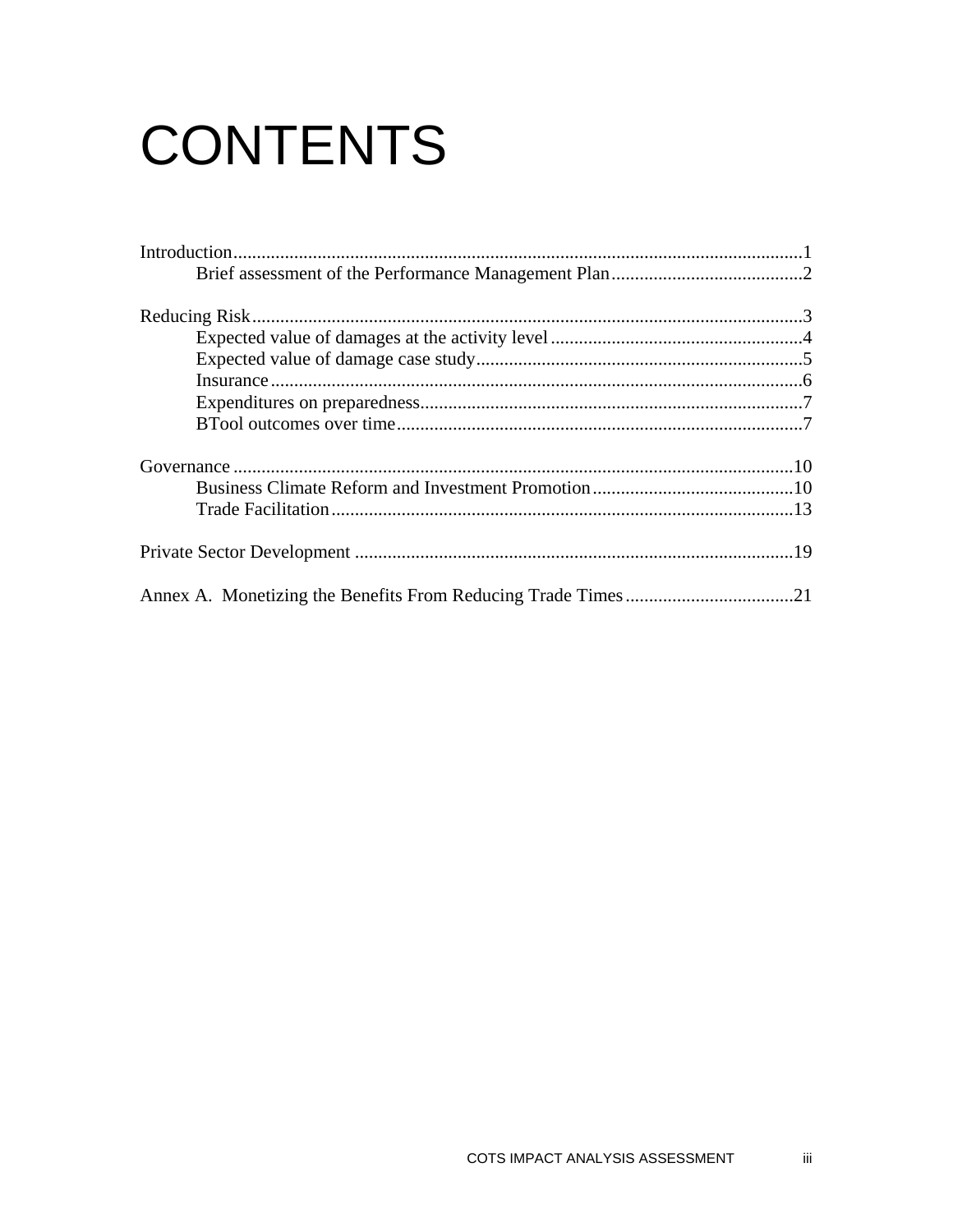### <span id="page-3-0"></span>**INTRODUCTION**

1

Impact analysis assessments are designed to carefully determine how impact, i.e. social or economic change that ultimately results from project activities, can and will be demonstrated, measured, and analyzed during the course of the project.<sup>[1](#page-3-1)</sup> Impact analysis seeks to guide USAID in telling a credible and compelling story about project impacts on the societies and economies in the countries that USAID assists.

This report reviews the components of the COTS project in order to identify opportunities for impact analysis — where analysis includes the identification, measurement, and attribution and may involve simple data collection or more complex studies.<sup>[2](#page-3-2)</sup> This report makes a variety of suggestions of specific measures and studies and of areas of further inquiry where impact analysis may be possible. (I am not a specialist in all of the technical areas covered by COTS, so my understanding or suggestions might miss the mark in some cases.)

This report is not intended to be prescriptive so much as to start the project team thinking and planning around impact analysis. The next step is for the project team to determine which analysis it wants to undertake and then identify and assign resources for those efforts.

This assessment explores a variety of ways to identify and assess impact. In some cases, there may indeed be a quantifiable indicator of impact, for which data can be collected on a periodic basis. In other cases, the project may be limited to case studies or individual interviews in order to draw direct links between project activities and the kinds of behavioral changes that we can call outcomes (as opposed to inputs and outputs). For all components, this assessment presents ways that the impacts can ultimately be monetized so that a return on investment indicator can be calculated.

A general conclusion in this report is that the project will only be able to measure and analyze impact in a comprehensive way if impact analysis is integrated into the project activities for each component. COTS is a complex project composed of a variety of activities, many with separate and distinct objectives. While a few possibilities exist for indicators that can capture impact across a set of activities, in many cases attribution will only be possible if project staff looks for ways to identify impact at the activity level. This will require follow-up efforts for activities; for example, interviews of training participants some time (say, three months) after a training to determine whether their behavior has changed consistent with the training. As noted above, some of these

<span id="page-3-1"></span><sup>&</sup>lt;sup>1</sup> The terminology in this report is based on a program theory framework with four stages: inputs, outputs, outcomes, and impacts. Outcomes and impacts are those changes that are not directly produced by the project but that result from the project's outputs. The continuum between outcome and impact is that between a more immediate result of a project output and the ultimate social or economic improvement desired. For example: the delivery of a training on better construction techniques is an input; a person who has received training (and therefore is presumed to have improved ability to construct a risk resilient structure) is an output; that person building a more risk resilient structure is an outcome; and the reduction (or avoidance) of damages during a disaster is the impact. This report considers both outcomes and impacts.

<span id="page-3-2"></span> $2^2$  This report only covers three of the four project components. I was informed upon arrival that the impact analysis for the biodiversity component would take place at another time.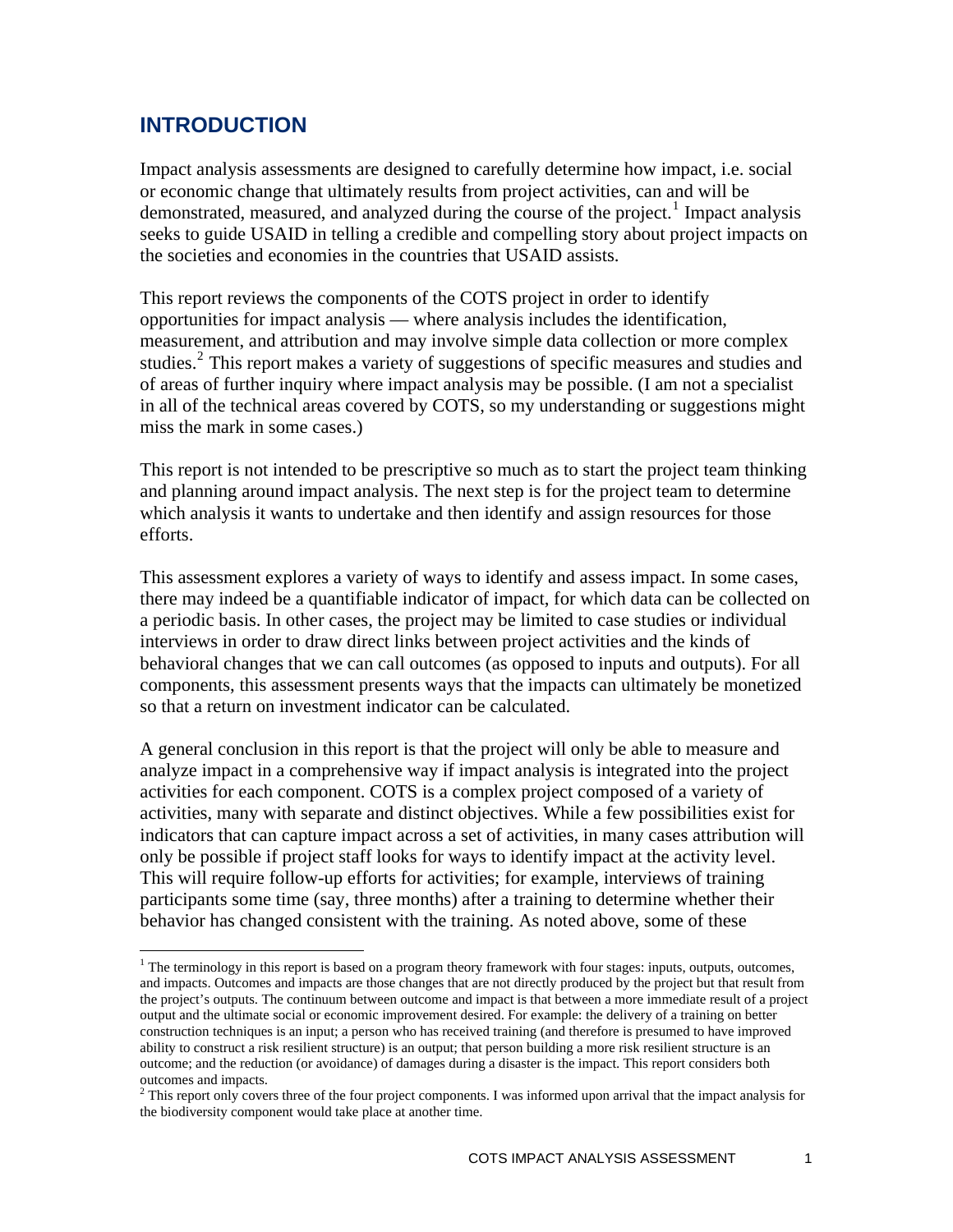<span id="page-4-0"></span>analyses will not produce "indicators" but rather case studies or impact success stories that can still be enormously useful for the project to demonstrate impact.

An integrated approach will require all members of the COTS staff to be involved. The M&E specialist can assist by coordinating, monitoring, and compiling analysis, but each technical specialist will need to be involved in identifying impact and collecting data and information to analyze it. This need not be overly time consuming, and again, project staff will need to decide which impacts it wants to capture.

It should be noted that the measures considered in this report that can be monetized are, in most cases, not economic value-added indicators. That is, just because they are measures that can be represented in dollar terms (and therefore compared to the dollar cost of project activities), they do not necessarily represent increases in GDP. They should each be reported for exactly what they are and not summed unless otherwise recommended in this assessment.

#### **Brief assessment of the Performance Management Plan**

For any project, the first place to look for impact indicators is in the Performance Management Plan (PMP). It is my understanding that the COTS PMP has evolved significantly over the life of the project. I have a reviewed a draft version of the most recently revised results framework and indicators. The indicators, especially as defined by their means of measurement, comprise primarily input and output indicators. Those indicators that measure outcomes or impact include "Number of policy measures taken to improve the doing business environment through USG-assisted organizations as measured by improvement in the various category of the World Bank *Doing Business* report," "Number of policies, laws, agreements or regulations promoting sustainable natural resource management and conservation that are implemented as a result of USG assistance," and "Number of hectares of natural resources showing improved biophysical conditions as a result of USG assistance." While these indicators do go beyond inputs and outputs, it is unclear in all cases how they will be measured and attributed accurately.

Based on the PMP, there is definitely scope to undertake impact analysis in addition to the monitoring and evaluation work currently underway.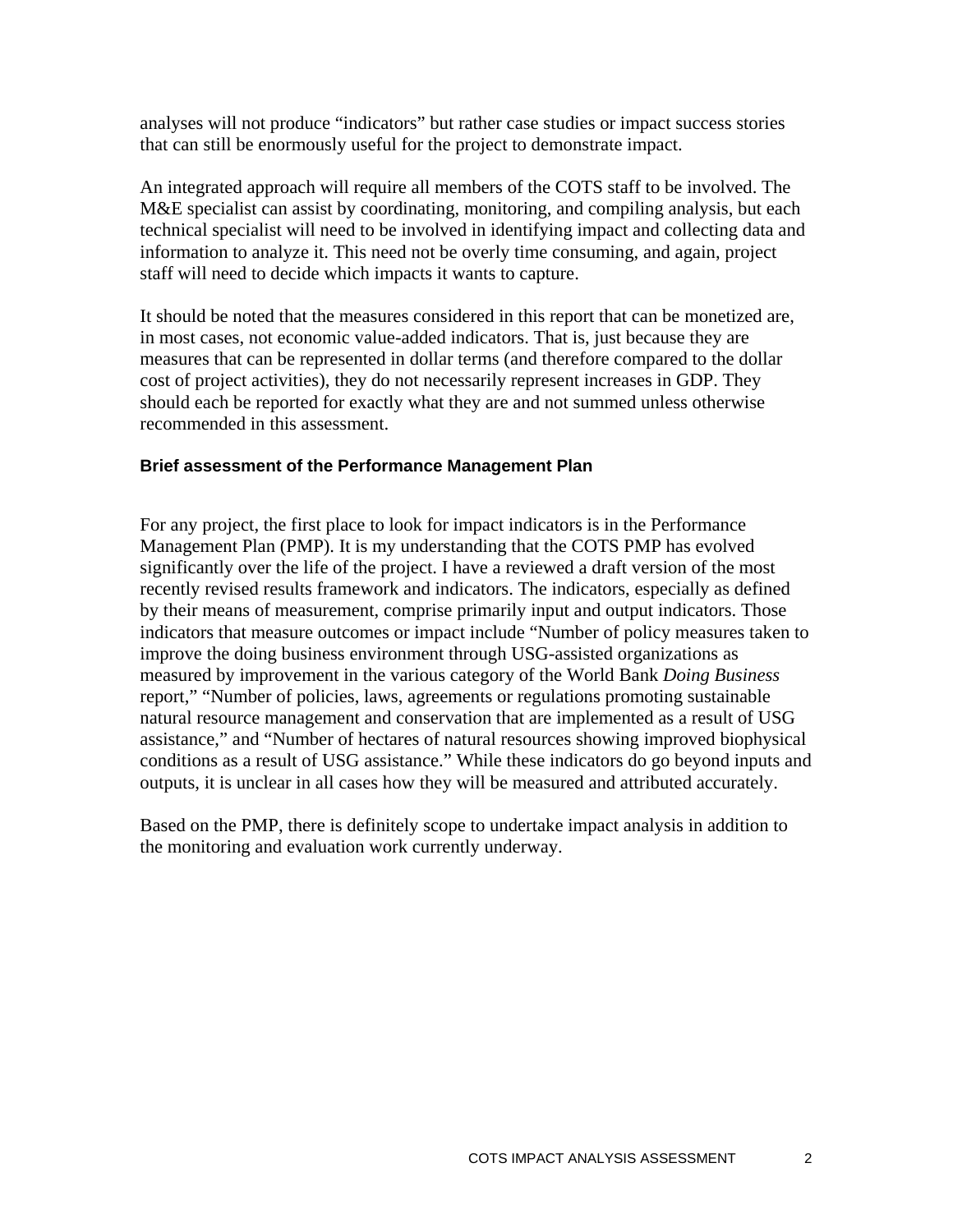### <span id="page-5-0"></span>**REDUCING RISK**

As noted in the draft third work plan, "The current activities being undertaken by the Risk Reduction component are designed to improve the resilience of national economies to the shocks caused by the occurrence of natural disasters. The component attempts to achieve this by seeking to effect systemic changes in the way development plans are prepared by incorporating risk reduction measures in the planning phase… Additionally, the preparation of hazard maps in Dominica and the implementation of safe construction training activities in Antigua and Barbuda serve to ensure that current and future capital assets of the country will be protected."

The program theory for this component is that efforts to improve the preparedness of countries for natural disasters will produce economic and social benefit through the reduction in or avoidance of damages from natural disasters. Experience around the world has shown that certain efforts made in advance of disasters can significantly reduce the damage caused by disasters and thus the resulting social and economic disruptions. Keith Ford explained that the ultimate objective of this component is to "establish a basis" for sustainability in development."

Project activities include those designed to reduce damages in specific ways (e.g. through better construction and better land planning and use) as well as a larger activity designed to influence governments' (and organizations') behavior such that they implement measures to reduce potential damages from disasters and respond better to disasters. This larger activity involves the benchmarking tool (BTool) that allows governments to selfassess their disaster preparedness.

Based on Ford's statement, the ultimate desired impact from this project component is improved economic growth, which could manifest as higher rates of growth, more stable rates of growth over time, or both. Economic growth is affected by a variety of internal and external factors, however; the impact on growth from this project cannot be isolated. The intermediate impact of increased preparedness is reduced costs from disasters, i.e. from reducing the damage that a disaster can cause and improving the response. The monetized measure of the intermediate impact is the expected value of the damages from a natural disaster before the project minus the expected value of the damages from a natural disaster after the project. This indicator measures the benefit of the project as a savings.

I spent some time looking into damage assessments and the methodologies, as well as looking for studies that might show what kinds of savings preparedness measures can generate. While there a several methodologies for assessing damage, unfortunately, far too many variables are involved to estimate the expected value functions suggested above. The estimates of total damage vary considerably by country, type of disaster, and severity of disaster. The potential reduction in damages varies considerably by type of preparedness measure and also by the type and severity of disaster. Studies for countries such as the United States are hard to apply because the type and value of properties and infrastructure are so different.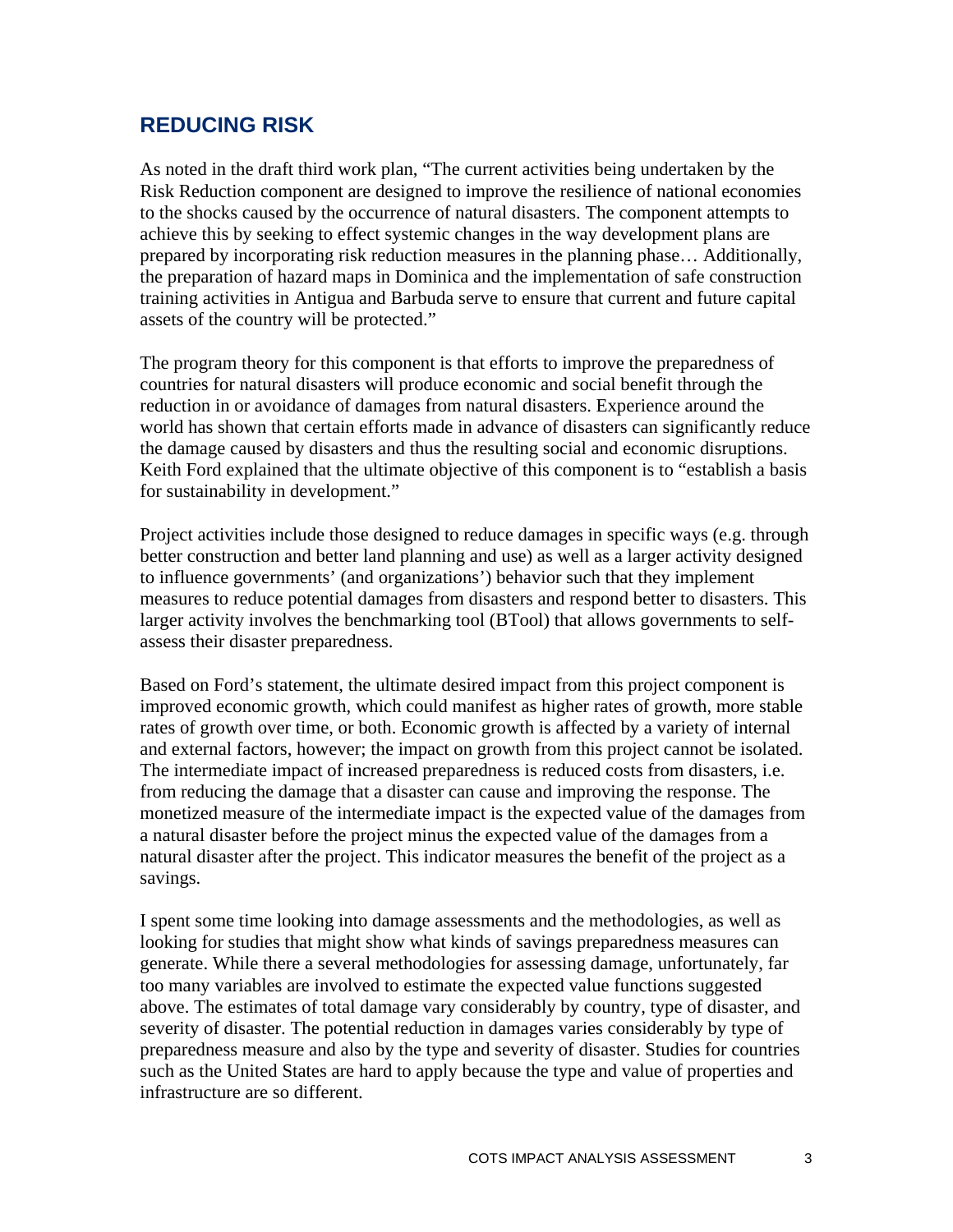<span id="page-6-0"></span>In this report, five types of measures or analyses are suggested that the project might consider for demonstrating impact: expected value of damage estimates at the activity level, expected value of damage case study, insurance, expenditures on preparedness, and BTool outcomes over time.

#### **Expected value of damages at the activity level**

 $\overline{a}$ 

The project could calculate estimates using the same theory as above (i.e. expected value of damages before the project minus expected value of damages after the project), but at the activity level rather than universally for the country. This approach would reduce tremendously the number of variables that need to be guessed. Assuming that the estimates of different activities are made used consistent methodology, these could then be summed. This sum would be a lower-bound measure of the benefit, as there are likely positive effects (e.g. spillover effects) of the project on preparedness that cannot be captured and measured.

For example, Keith Ford's case study cited in the *Building Capacities for Risk Reduction* training manual shows that construction retrofitting can reduce damages to homes from a hurricane significantly. Where the project now is assisting with the same retrofitting, the benefit could be calculated as:

Number of retrofitted houses \* ((average construction value of home\*(percent damage before retrofitting – percent damage after retrofitting) – average cost of retrofit)

That is, suppose that the average house costs \$20,000 to construct. Before the retrofit, we predict that the house would likely be 90 percent destroyed by a hurricane — meaning that it costs \$18,000 to reconstruct the house. After the retrofit, we predict that the house is likely to be only 10 percent damaged by a hurricane, meaning that the necessary repairs cost \$2,000. The damage percentage predictions would be based on past experience. If the retrofit costs \$1,000, the benefit would be \$15,000. Instead of a single estimate, one could use a range of values to reflect that the percent damage will depend on the severity of the next hurricane, which cannot be predicted.

One could also report expected value more accurately by introducing a probability that a damaging hurricane does occur during the life of the house (or life of the retrofit). That is, suppose we believe there is a 50 percent chance that a hurricane will occur in the next 20 years. Then we could estimate the expected value of the benefit as  $$7,500$ .<sup>[3](#page-6-1)</sup>

<span id="page-6-1"></span> $3$  This calculation is oversimplified since it does not account for time. The retrofit expenses are incurred immediately, while the hurricane (and thus the damage costs saved) will happen sometime in the future. Thus, theoretically, the benefit should be discounted over some period of time. It is also the case, however, that the construction value of the house is likely to increase over time, so although future values should be discounted to the present, those future values are also likely to be higher in nominal terms. In addition, it makes a difference to the total benefit whether the repairs to the retrofitted house include bringing the house back to retrofitted condition. If so, then the initial retrofit cost — \$1000 in this example — is spread across all future hurricanes, thus increasing the benefit. Given that the discounting damages to present value from the first hurricane would decrease the benefit estimate but the addition of future hurricanes would increase the benefit estimate, it is probably safe to simply use the equation above where time is ignored.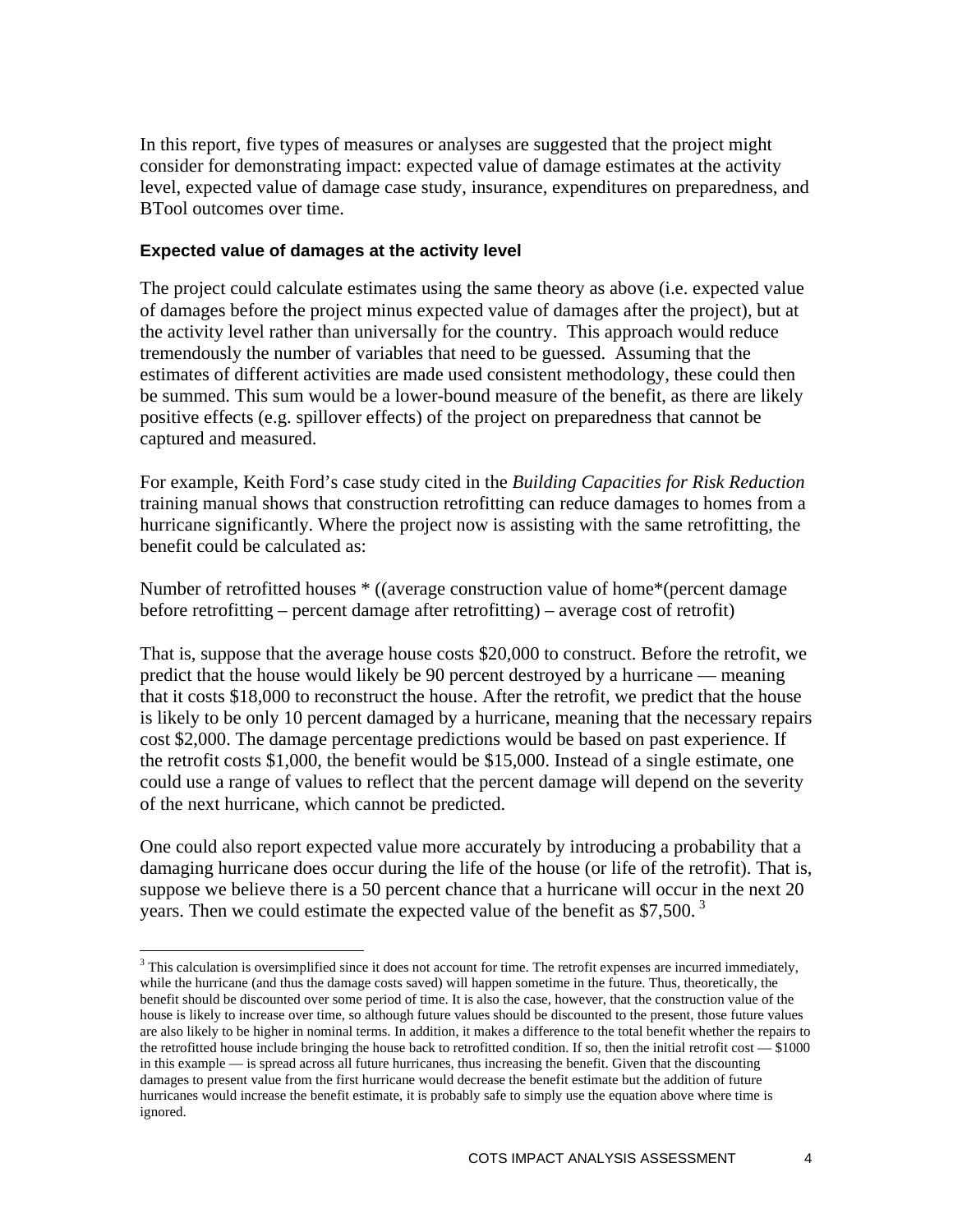<span id="page-7-0"></span>This measure involves a lot of guessing. Its feasibility would depend on the collection of data (or guesses) at the activity level and then summing them later, paying careful attention to the expected values and double-counting. If it can only be estimated with any degree of credibility for a small number of project interventions (e.g. just for housing retrofitting, since we have past experience with the effectiveness of these retrofits against hurricanes), project staff may wish to simply estimate and report it at the activity level for those activities, and then, if desired, use the project's cost for that activity in order to make a "return-on-investment" comparison.

#### **Expected value of damage case study**

Another possible avenue to reporting impact in terms of reduced expected value of damages would be to do a one-time study near the end of the project based on actual past disasters and their damage assessments. This could only be done for Dominica and Grenada, for which actual damage assessments exist. The methodology of the study would be to take the damage assessment for the past disaster and, for each (or for selected) calculation(s) within the assessment, estimate how the damage would be different based on the current preparedness of the country, and then recalculate the total value of the damage. The impact could then be reported as "the increase in preparedness in country X would reduce the value of damages from a disaster identical to the past disaster in the range of A percent to B percent." This estimate would not be a forecast of the future, but rather an indication of impact relative to a known baseline.

Although this study would require much guessing in terms of how the damage would be different (e.g. determining that destruction would be reduced from 90 percent to 10 percent), it would have the advantage of taking other variables, especially many of the actual and shadow prices, directly from the previous damage assessment. The analyst might want to update these figures if better data or assumptions are available. It would also make the guessing easier because it would give the analyst a "fixed" disaster against which to guess. That would also mean that certain improvements would not affect the estimate from this study, if the earlier disaster did not affect the areas where those improvements have taken place.

In sum, a study like this would not measure the project's full impact, but could be a relatively easy way to tell a story about impact in terms of expected value of damage using an understood baseline. The study would likely take a few days to complete, but would only be conducted once.

For either or both of the two suggestions above, it could make sense to hire a consultant from one of the agencies routinely involved in conducting damage assessments. This participation would ensure that the methodology is applied correctly and that the guesstimates are consistent with normal applications. It has also been suggested that there are some good case studies for Japan of the difference that preparedness can make in damages from natural disasters.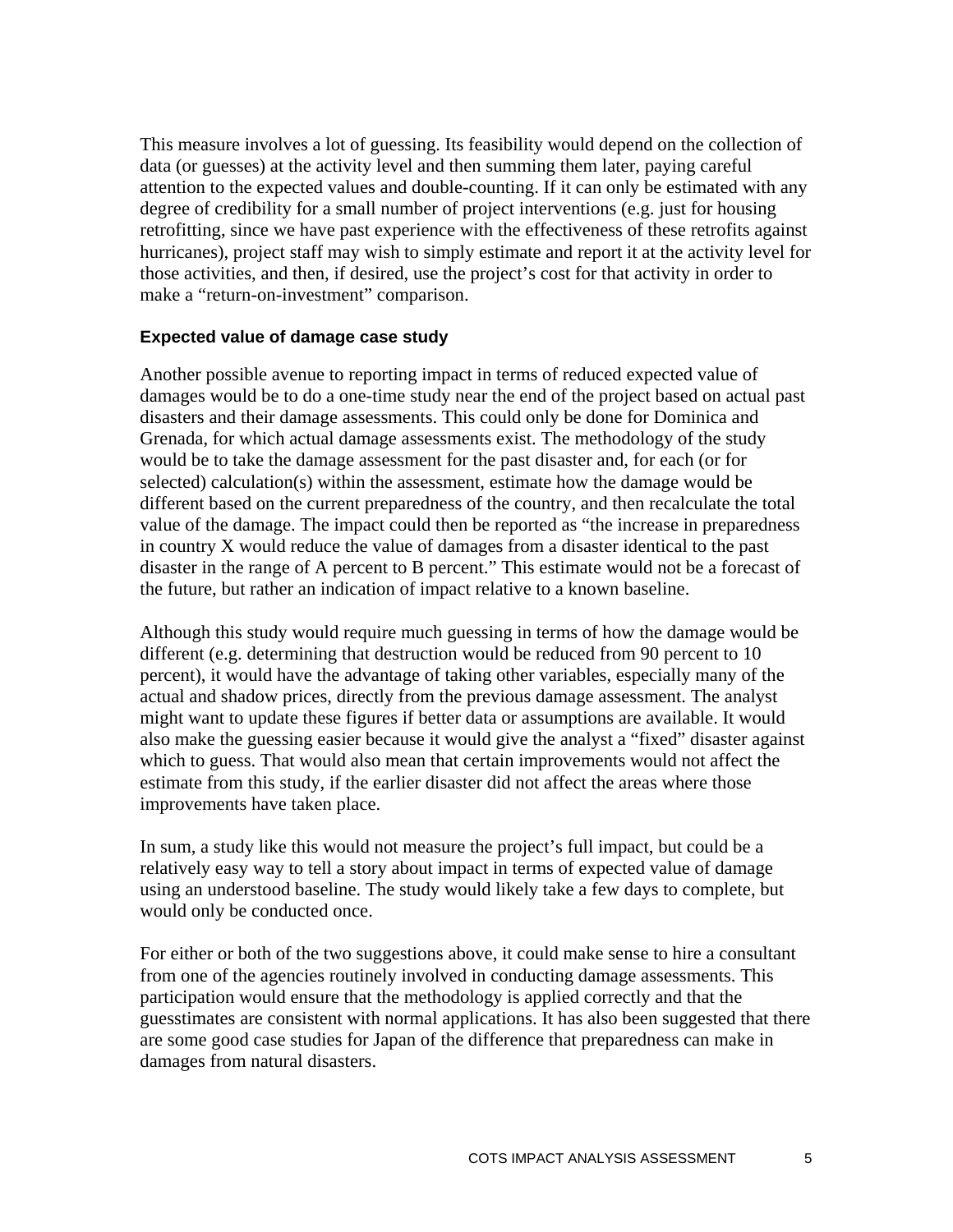#### <span id="page-8-0"></span>**Insurance**

 $\overline{a}$ 

The market actually monetizes risk through insurance, so insurance premiums and/or coverage levels should provide a useful indicator of changes in expected damage. In the case of the COTS countries, the incidence of insurance coverage may be a more appropriate indicator, since many properties are not currently covered, and these properties are likely to be the ones in most need of COTS assistance. Some of the COTS activities are directly intended to reduce expected damage so that insurance companies are willing to cover more properties. Increased insurance coverage not only indicates that expected damages are lower; it should also represent an increase in welfare, as inhabitants feel much better both before and after a disaster knowing that their properties are covered by insurance.

The question is whether acquiring data on insurance coverage it is possible, either at the activity level or universally for each country. If the data exist, possible indicators are: the value of property in the country that is covered by insurance, the percentage of property in the country that is covered by insurance (although this does not make much sense unless the percentage is in value terms), and the total coverage amounts for the country (i.e. the sum of the maximum coverage amount for each property covered). Indicators that would be more attributable include the value of property newly covered by insurance and the total coverage amounts for properties newly covered by insurance.

Even if insurance data are not available, engaging insurance personnel in the measurement of impact for the project could be useful. Insurance assessors/adjusters are trained to estimate expected damages in order to determine premium and coverage amounts. Project staff might consider hiring an assessor to provide estimates of the changes in expected value of damage for properties or areas directly assisted by the project. Not only would these specialists have the knowledge to develop good estimates, but this could be an indirect way to inform and interest the local insurance industry in the work of the project.

The BTool may provide data for an insurance indicator. Question C1.7 asks, "Do the risk transfer instruments cover the majority of public assets?" and C1.8 asks, "Do the risk transfer instruments cover the majority of private assets?" These risk-transfer questions encompass more than just insurance, but should still be a good indicator that the value of expected damage has been reduced enough and/or is now predictable enough that the risk can be transferred. And the welfare effect will be the same. Simply capturing whether a country has gone from not a majority to a majority would not be very informative. Instead, the project would want to collect the source data for the tool that would, hopefully, give some kind of percentage of coverage. These data are still likely to be rough, but could be expressed in ranges, e.g. "the percentage of public and private assets covered by risk transfer instruments has increased from an estimated range of 20-30 percent to an estimated range of 50-60 percent."<sup>[4](#page-8-1)</sup>

<span id="page-8-1"></span><sup>&</sup>lt;sup>4</sup> Monetization would require an estimate of the total value of the properties covered. With these data, one could report that project efforts have increased the value of private and public property covered by risk transfer instruments by \$X million. However, credible data for these values are likely hard to get.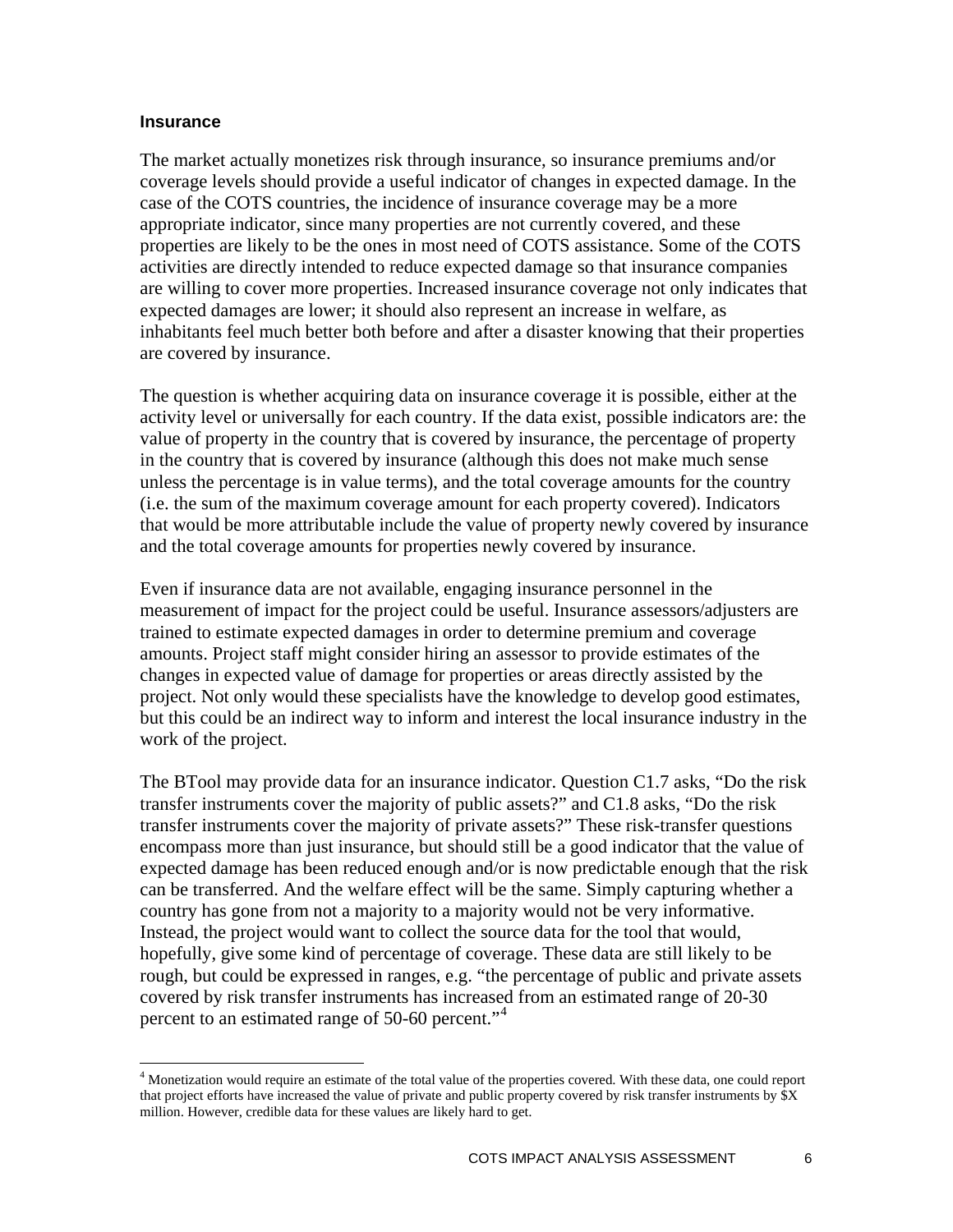#### <span id="page-9-0"></span>**Expenditures on preparedness**

Public and private budgetary allocations for disaster preparedness expenditures is a monetized indicator that could serve as a proxy for impact. There is a problem with interpretation, however. On the one hand, the project seeks to increase government and organizational efforts for preparedness, so the impact should be that budget allocations increase. On the other hand, if preparedness measures are effective, the necessary budgetary allocations for recovery expenditures should fall. If the budgets are fairly detailed, these distinctions may be clear, which would make an indicator using these figures possible. That is, the indicator would be the increase in budgetary allocations to disaster preparedness.

Related to the budget allocations indicator, another possible monetized indicator is investment in preparedness. Like the budget allocations indicator, this measure would capture an outcome that proxies for impact but is not the ultimate intended impact. That is, we assume that the increased investments lead to decreased damages, so increased investment is an outcome indicator that proxies for the impact. Like the expected value of decreased damages measure discussed above, this would be a cumulative indicator for which data would need to be collected for each project activity. It would be more straightforward than the damages impact indicator because there would be much less guesswork. That is, rather than guess that the damage without the retrofit would be \$18,000 and the damage with the retrofit would be \$2,000 and the probability of a hurricane is 50 percent, an investment indicator would simply take the observed value of the retrofit investment — \$1,000. This could be multiplied by the number of houses and then added to the dollar-value investments in preparedness from other project activities.

Assuming that no double counting is made, these specific investments could be added to the increase in budgetary allocations for preparedness (but not for recovery), since that also represents investment in reducing the cost of damages from disaster. This indicator could be reported in terms of return on investment (i.e. an investment return on investment) if the project costs can be disaggregated.

When considering the expenditures/investment indicators, it is important to keep in mind that there are not likely to produce big numbers. That does not mean that the potential impact is not great, but that unfortunately, these proxy indicators will not themselves yield big numbers.

#### **BTool outcomes over time**

Given the benchmarking tool activity, a possible indicator of project outcomes in this component is the change in the score on the BTool over time. That is, the score on the BTool is meant to be an index of preparedness, so the project can examine the change in this index over time.

This indicator has a few advantages: it measures and aggregates across a wide variety of preparedness efforts, all of which are meant to be influenced by the implementation of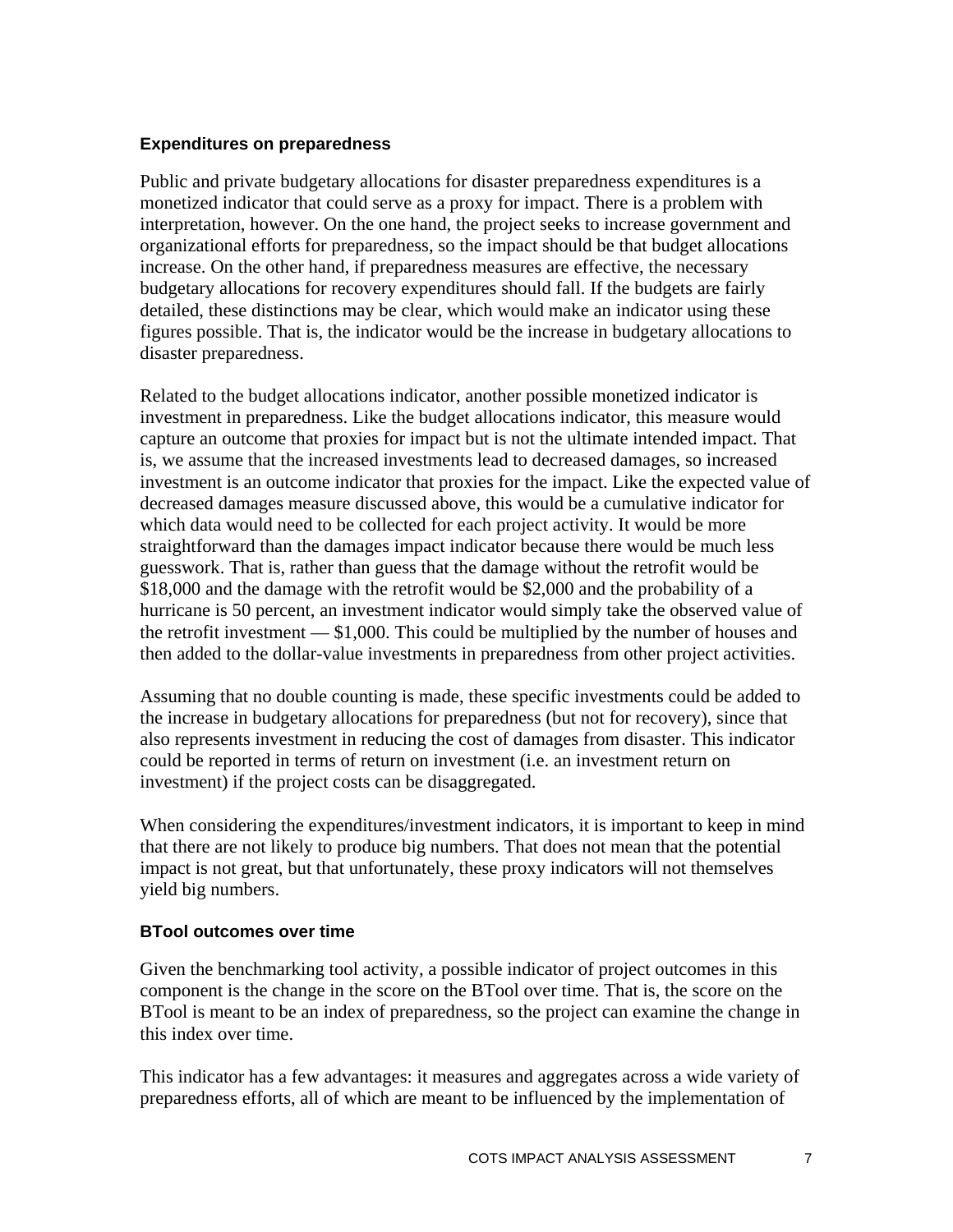the tool; it is theoretically a consistent indicator across different countries; it is meant to be measured once a year; it is already numeric and thus feels like a quantified measure; and it is already being implemented by the project.

This indicator has some disadvantages as well. First, although the value of the indicator is numeric, it is meaningless in and of itself. We do not have any way to understand intuitively the difference between 47 percent (the current score for Antigua and Barbuda) and 52 percent (the current score for St. Vincent and the Grenadines) or to understand what it would mean if Antigua and Barbuda improved from 47 percent to 52 percent in a year. Second, the value of the indicator does not lend itself to monetization. Third, the lack of analysis supporting the three assessments done to date suggests that the understanding and use of the tool is still developing. Thus a year-to-year change in the value of the indicator could simply reflect an improved understanding of how to use the tool and not an actual change in a country's preparedness.

Regardless of these disadvantages, if the countries COTS is assisting do show an improvement in their BTool scores over time, the BTool scores could serve as an outcome indicator, i.e. an indicator of preparedness outcomes influenced by the project. For attribution, it will be important for the project to produce evidence, even if only anecdotal, that at least some of the efforts that contributed to the improvement in the score were undertaken in response to the BTool itself and not otherwise planned.

The project should not try to conduct return-on-investment type analysis (i.e. with the change in the BTool score as the return, and the project costs devoted to the BTool activity as the investment), because the primary investments in improving preparedness are coming from the governments and organizations themselves. In fact, a more appropriate return-on-investment measure for the BTool activity would be a sum of government and organizational investments in improving preparedness in the numerator (at least those that were motivated by the BTool) and the project cost for the BTool activity in the denominator. The indicator would be the investments in preparedness generated by the project.

The BTool itself may provide more useful indicators of impact if some of the questions within the tool and/or the information supporting the answers to those questions are analyzed independently. For example, if the countries have completed risk assessments and/or vulnerability assessments, and these assessments are updated during the course of the project to reveal improvements motivated by the project, then the information from the assessments could be used to demonstrate impact. However, apparently the assessments that have been completed to date are not quantitative, so the information likely cannot be monetized.

Assuming that the expected outcomes of the BTool are to make governments more aware and better informed as well as to induce them to undertake preparedness efforts, the responses to the BTool could be used to disaggregate these outcomes. An analysis of responses could show the number of cases where the government improves from a "no" to a "planned," which might be interpreted as an increase in awareness; and the number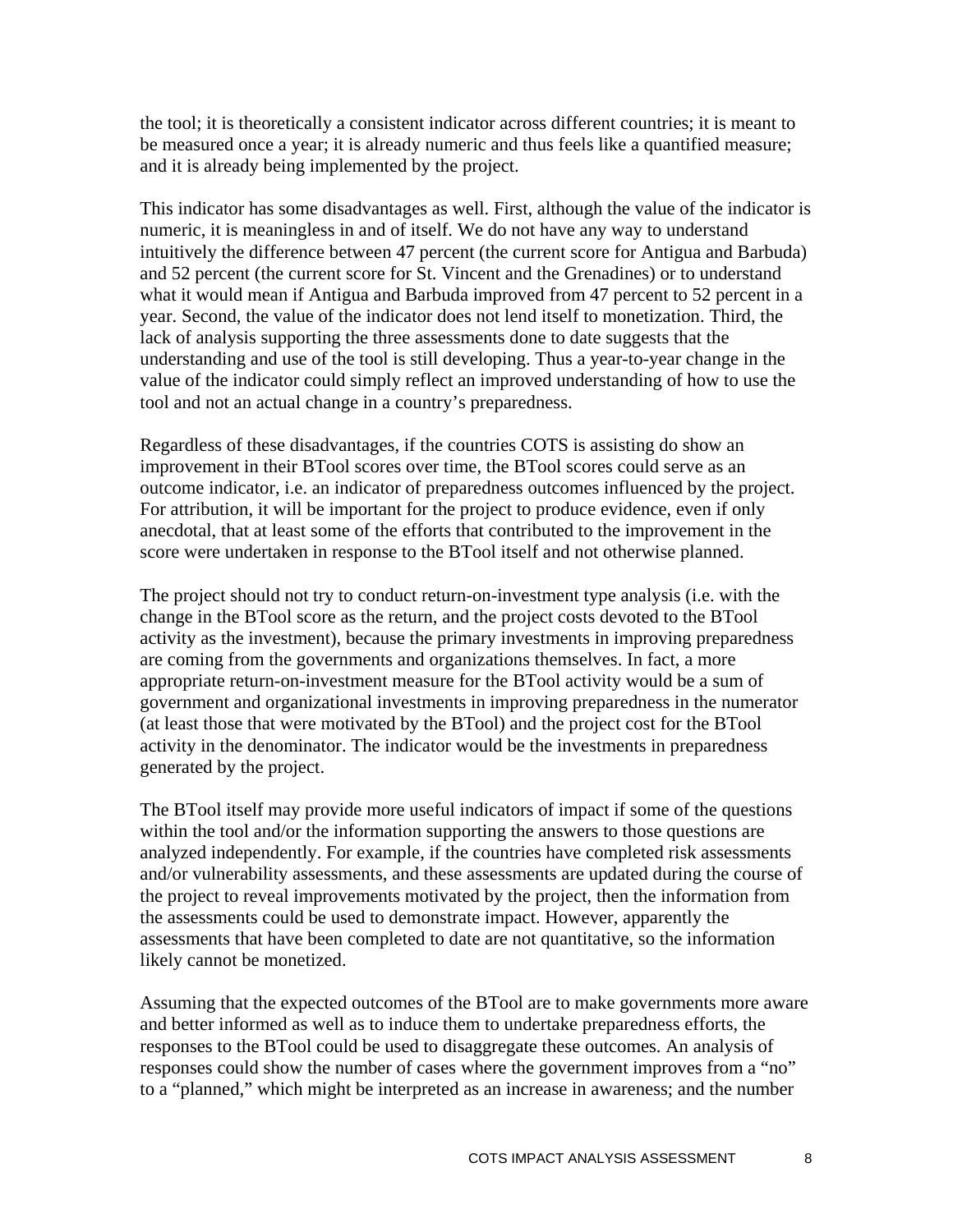of cases where the government improves from "no" or "planned" to "yes," which is indicative of efforts actually undertaken.

In addition to the five approaches examined above, project staff should also consider some impact "story-telling" at the activity level. One important project activity is the development of hazard maps and the promotion of better land-use planning. The best way to report impact for this activity might be simply to tell an impact story about how planners are using these maps and making decisions based on them. Perhaps a quantitative indicator could be the ratio of the value of new construction in safe areas to the value of new construction in non-safe areas. Even rough historical data could help establish the direction of change during the project. This indicator has a problem, however — if an investor knowingly builds in a non-safe area, he or she should be expected to spend more on construction in order to be more prepared for a natural disaster.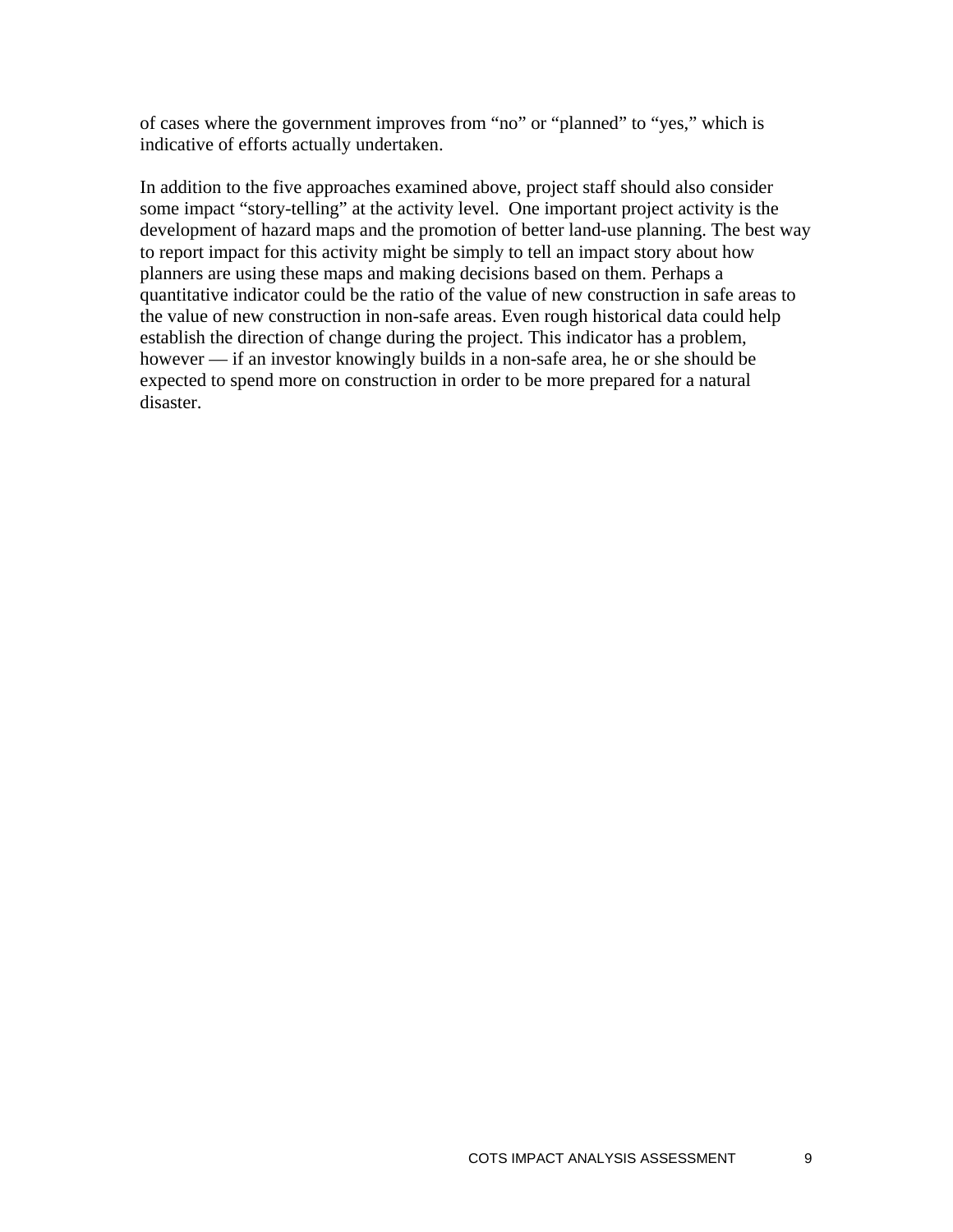## <span id="page-12-0"></span>**GOVERNANCE**

The governance component lead, Deborah Hackshaw, identified two primary areas of activity under this component: investment promotion through the investment promotion agencies and trade facilitation through work with customs. The project is taking on a variety of distinct activities to improve governance and improve the business climate across the different countries. Monetizing the impact from improved governance is difficult to begin with, but the variety of distinct activities makes it more difficult, given that the manifestation of the economic impact for each activity can be different.

This assessment will consider first the impact measurements for business climate and investment promotion, then consider impact measurements specifically for trade facilitation.

#### **Business Climate Reform and Investment Promotion**

In general, the program theory behind the business climate and investment activities is that investment promotion activities will reduce the cost of investment, and business climate reforms will both reduce the cost of investment and increase the benefits from investment, thus inducing greater domestic and foreign investment in the economy. Investment should lead to greater economic growth and thus increased household income and increased government revenues. Investment is then an outcome indicator that proxies for the ultimate impact.

One possibility for measuring the increase in investment would be to use national statistics on investment. So far, however, national statistics on total investment have not been found. The most recent IMF statistical appendix for Antigua and Barbuda has values for net foreign direct investment for 2000-2005. These figures jump around quite a bit from year to year during that period, however. Assuming that external shocks to this small economy continue to make the numbers jump from year to year, attributing project activities to any changes (positive or negative) at this level of aggregation is not feasible. How frequently these series are updated is also unclear, i.e. whether we will have even 2008 data by the end of the project in 2009. I have not seen any statistics yet for domestic investment, although the IMF does present some data on credit. Project staff are recommended to collect whatever national statistics on economic activity are available. In the least, it is important to know what is going on in the aggregate in order to interpret impact measurements at the activity level.

While the project may not be able to estimate impact on aggregate, there should be opportunities to measure and analyze impact at the activity level. Hackshaw reports that the investment promotion agencies (IPAs) assisted by the project are supposed to implement investor tracking systems. These systems should be collecting data on the value of investments that are facilitated by the agency. Of course, whether the investment would have occurred (or at what value the investment would have occurred) without the IPA is unknown, so an increase in investment facilitated by project activities cannot be reported. But we can report that a certain level of investment was facilitated each year by the IPAs, which were assisted (and in some cases established) by the project. Iinvestors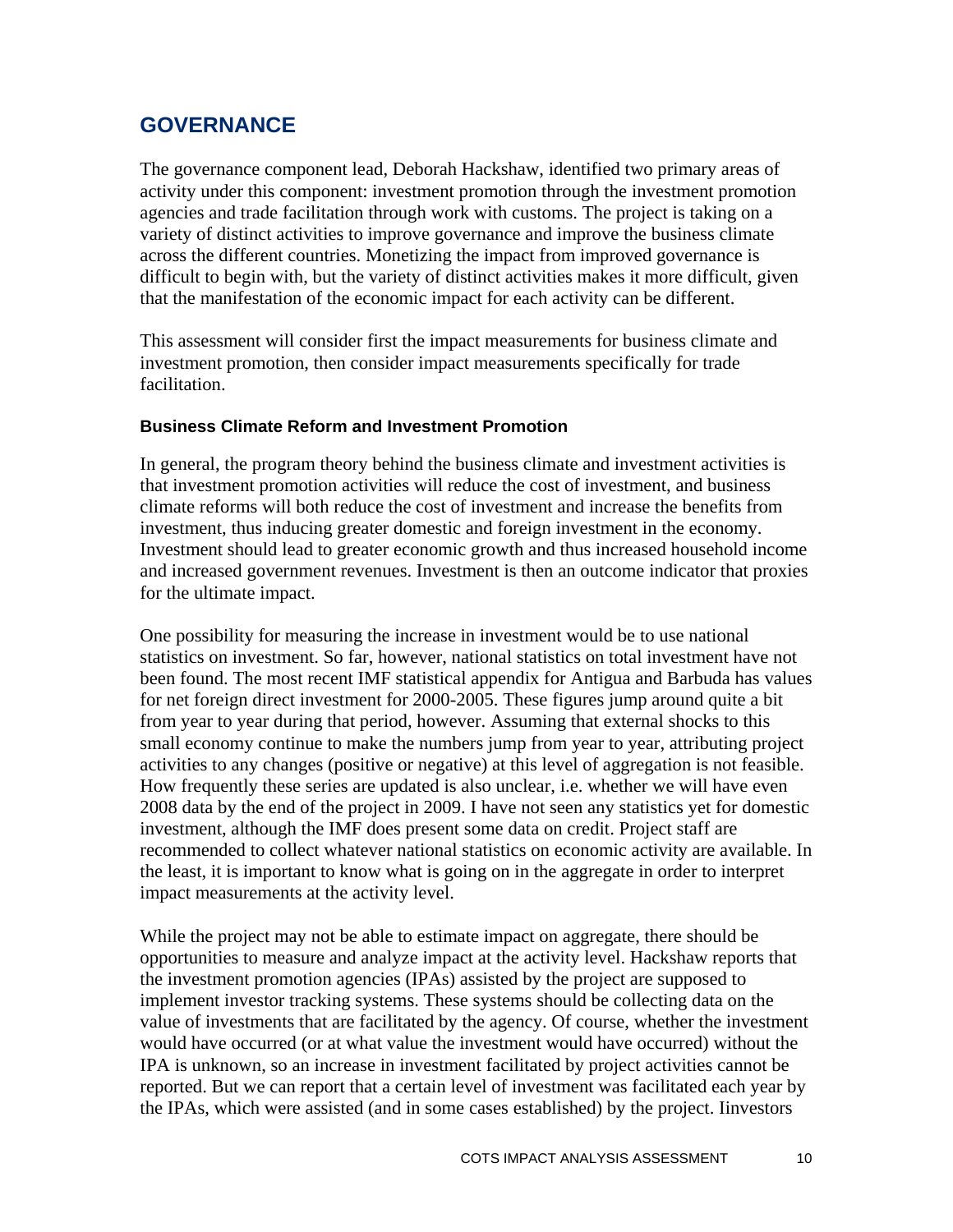could also be asked to give a rough estimate of what would have happened without the IPA, but that information would be more anecdotal than empirical.

Project staff are recommended to work closely with the IPAs to help them develop their investor tracking systems, to make sure that the appropriate data are being collected, and to see that the data collection procedures ensure credible and consistent data.<sup>[5](#page-13-0)</sup> It might make sense for the M&E specialist to be heavily involved in this activity so that the data collection through the IPAs can be similar to the FIM for the private sector development component. The project or IPA might need to work directly with the firms or investors in some cases to help them estimate and report the right number. Particularly in the case of large investments, this effort should benefit more than the project as accurate reporting of the role that the IPAs can play will be important for these agencies to continue to secure government funding.

Other specific activities to improve the business climate include improving land management, improving business registration, and targeting *Doing Business* indicators. Impact measurements for each in turn are considered here.

#### **LAND MANAGEMENT**

The project has worked in Dominica to improve the processes of land management and administration. Assuming that under the new administration, the government collects and maintains statistics on the value of land transferred during the year, this statistic can serve as an outcome indicator for the project. An increase in the value of transferred land directly reflects an increase in economic activity and indicates (but does not measure) value added, since we assume that land transfers in a market economy are made in order to increase the productive capacity of the land. Put simply, new owners can afford to purchase land from previous owners because they can use the land to produce greater value than the previous owners. The indicator would be reported using language such as, "the project's activities assisting land management and administration led to a \$[X] increase in the reallocation of land resources in the economy."

#### **BUSINESS REGISTRATION**

 $\overline{a}$ 

The project is conducting some activities under this component that are intended to improve the business registration process. The program theory for this reform is complex. In many countries where business registration takes a long time or is costly, the negative outcome on the economy is that businesses operate in the informal economy, and this creates costs in a variety of ways. That does not seem to be the concern for the COTS countries, though. It seems that the desired impact for the COTS countries is increased investment and increased business activity. The empirical evidence that improving registration procedures contributes directly to an increase in business activity (or entrepreneurship) is weak. The project could try to collect data on the number of registrations year to year. To claim any impact, we would need historical data in order to show that the increases in registrations after project activities concluded were greater than

<span id="page-13-0"></span><sup>&</sup>lt;sup>5</sup> For example, it will be important to carefully define investment for the purpose of collecting data from firms. A sample query would be: Does the number include the value of existing capital that is repurposed for the new activity? The IMF should be a good place to look for how investment can be defined and how data should be collected.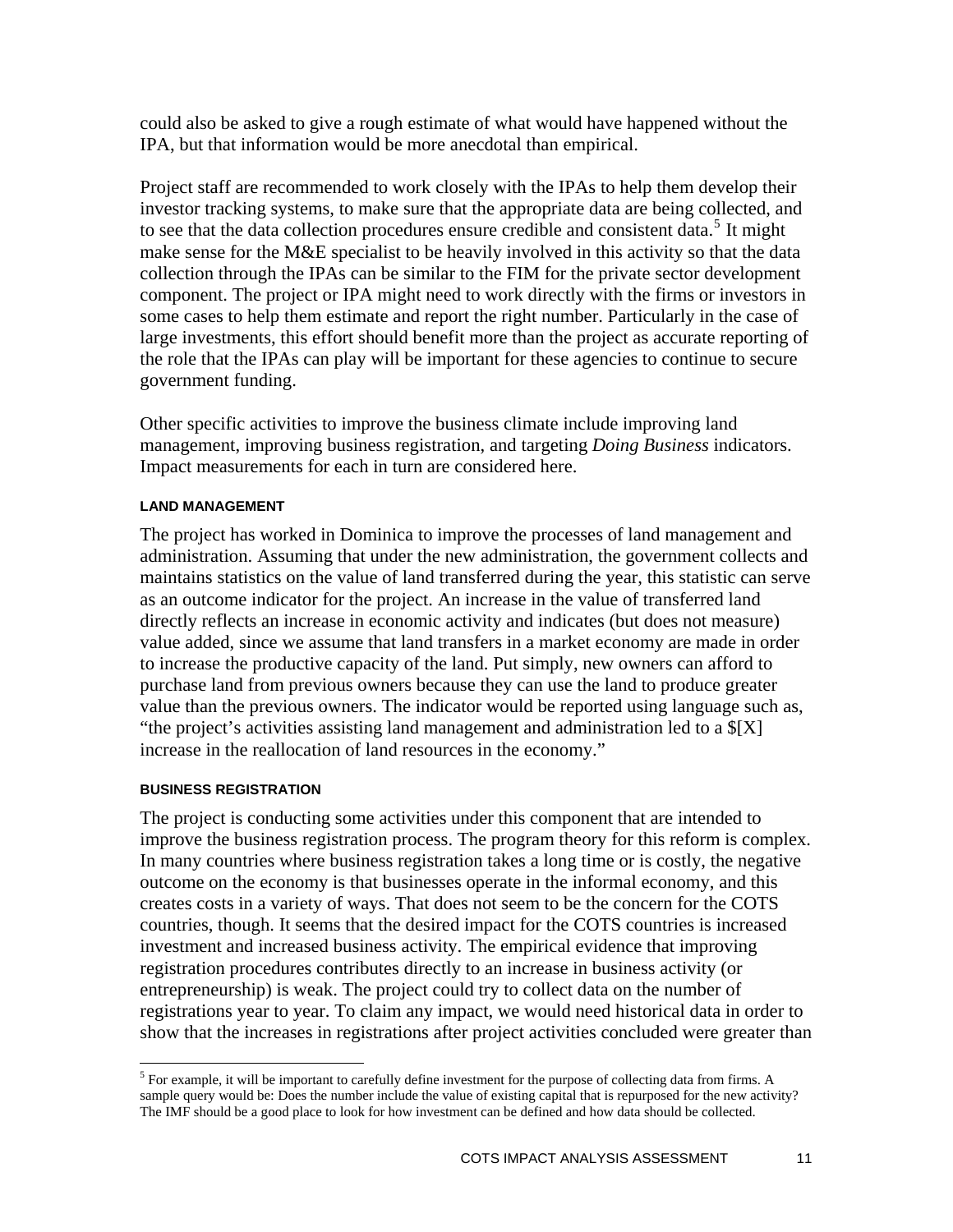typical year-to-year increases. There is still a big problem with attribution, however, given that increased business registration (particularly if it is not a one-time formalization of informal businesses) is going to be caused much more by other improvements in the business environment and by investment promotion. The measured increase would be caused by a large variety of factors, not just by easier registration. It might make more sense to claim that the investment coming through the IPAs is partly attributable to the improvements in business registration and thus the impact is captured by the IPA indicator.

To look more closely at the new registration agencies, the project could attempt to collect data directly through the institutions assisted. As with the IPA data, these data would not be able to tell a story about impact in terms of a change or increase, but they should be able to tell illustrate how many businesses and entrepreneurs are using the facilities assisted by the project.

#### **DOING BUSINESS INDICATORS**

During the period of the COTS project, the COTS countries, with project assistance, have been added to the World Bank/IFC annual *Doing Business* surveys. The project documents mention that, as a result, the COTS countries are starting to focus directly on reforms intended to improve their *Doing Business* indicators (e.g. see Objective 5 in the Draft Third Work Plan). Project staff have noted in meetings, however, that the somewhat arbitrary nature of the relative changes between COTS islands from the 2007 to the 2008 indicators has caused some skepticism in several of the governments. To the extent that reforms do target these indicators directly, the project can certainly use these indicators as outcome indicators that proxy for economic impact. These indicators have the advantage of already being quantified, although they typically are not monetized. The trading across borders indicators will be addressed in detail below.

#### **QUANTIFYING AND MONETIZING**

In theory, any of the monetized indicators above can be reported in terms of return on project investment as long as the numerator is presented for what it actually is and the project costs can be disaggregated by activity (e.g. "through the IPAs, the project facilitated \$[X] million of investment in Antigua and Barbuda in 2008 using only \$[Y] thousand in project resources"). Obviously, the government also helps to finance the IPAs, so the actual investment to yield the return involved (i.e. costs associated with attracting new investment) are greater than just the project resources expended.

In the case of investment, a much more important consideration (or caveat) should be kept in mind in reporting return on investment: the financial incentives to investors provided by the government. It seems that at least some of these governments are rather heavily involved in providing investment incentives. These are, of course, real costs to the economy, and if we wanted to use the increase in GDP from the investments as our impact indicator, we would need to account for the government expenditures (including tax expenditures) in the denominator. Given that we are not using GDP for the impact indicator, and if we assume that the government has ensured that the incentives will ultimately be revenue neutral, then we can simplify and report the amount of investment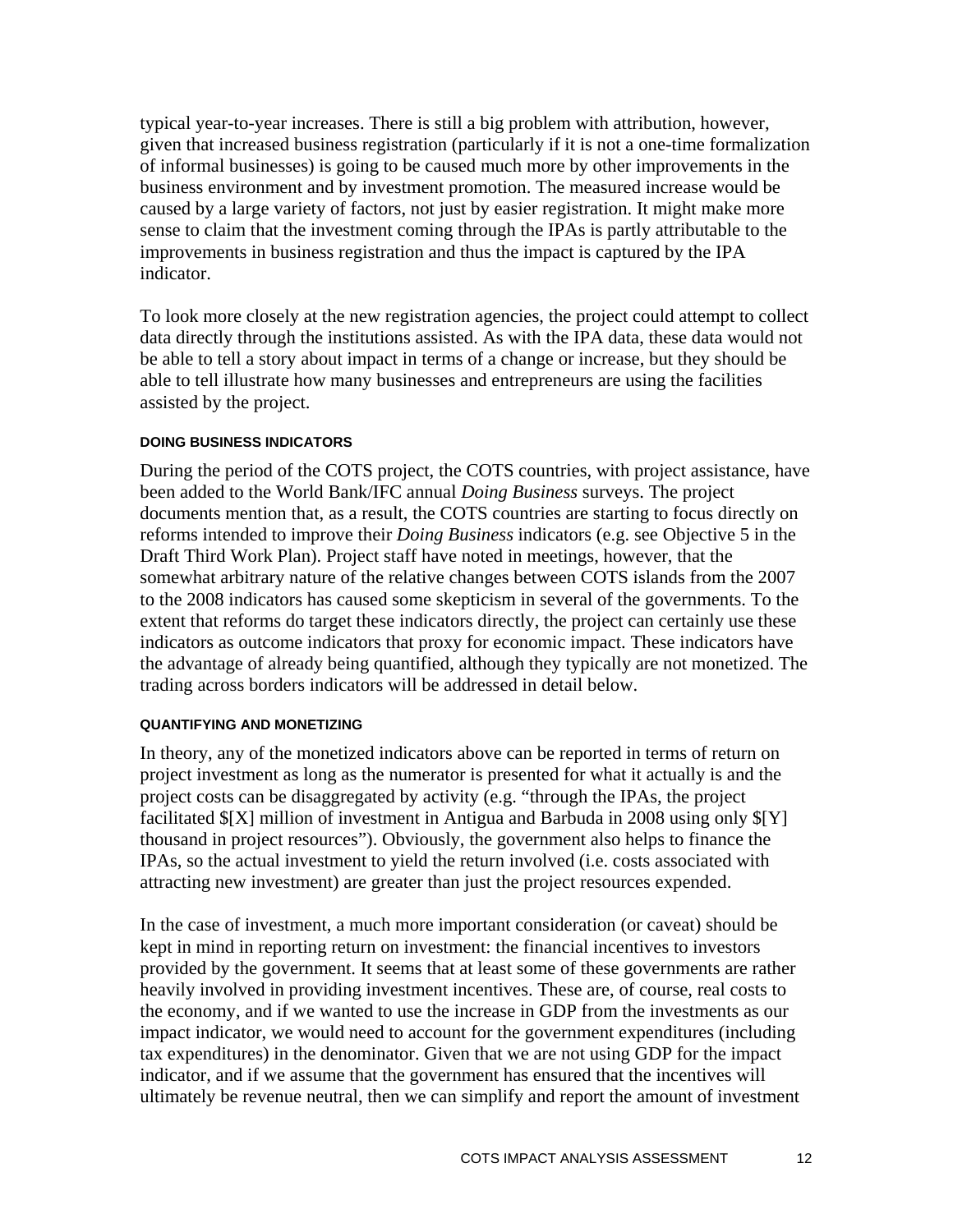<span id="page-15-0"></span>facilitated by project resources or project resources plus government support of the  $IPAs.<sup>6</sup>$  $IPAs.<sup>6</sup>$  $IPAs.<sup>6</sup>$ 

Given the difficulty in measuring project impact in the aggregate, it will be important to analyze impact and report impact stories at the activity level, particularly for key activities. One primary example in which quantifiable impact indicators are difficult is the policy analysis work produced by the project. In that case, project staff may interview government officials after the delivery of a policy study (such as the trade study) to see whether these officials report that their level of understanding and intended actions have changed as a result of the study.

What is important for case studies of impact is that they focus on outcomes that result from project efforts but are not produced by the project. For example, the number of studies produced is an input, and the number of government officials who receive and even who read an analysis is an output. The outcome occurs when the government official changes his/her behavior (and in a positive way) due to the analysis. Obviously, conducting impact analyses for each activity in the governance component will not be feasible, but conducting some impact analysis will be important, in order to demonstrate that the project activities yield outcomes that are expected to contribute positively to the desired impact.

#### **Trade Facilitation**

 $\overline{a}$ 

The program theory is that if the costs of trade are reduced, the prices of imported goods should fall and the costs of export goods should fall. The decrease in import prices should increase the welfare from the consumption of imported goods and should reduce production costs for sectors where imported goods are production inputs. The decrease in the costs of exporting goods should allow the country to export more goods, which directly benefits GDP.

How can we think about the costs to the economy of constraints on trading across borders? The *Doing Business* indicators focus on three types of costs: the dollar costs of complying with trade regulations (excluding customs duties); the number of procedures necessary to trade, which can be translated into administrative costs; and the time in days it takes to complete different stages of trade. The time may be translated into direct costs, such as storage costs (other than official terminal handling charges) that must be paid while goods are awaiting clearance or administrative costs associated with time distinct from those associated with the number of procedures. In addition, the time value of money is a direct cost from longer trade times. It is likely, however, that the more significant costs of time come from depreciation. Depreciation here can include any reason that a good becomes less valuable over time, such as spoilage and changes in preferences/demand. In addition, time to trade imposes costs on some firms by causing

<span id="page-15-1"></span> $<sup>6</sup>$  The assumption that the government has performed the analysis to ensure that the investment incentives are ultimately</sup> revenue neutral is a mighty assumption. But it would be very complex for the project to undertake that analysis on its own.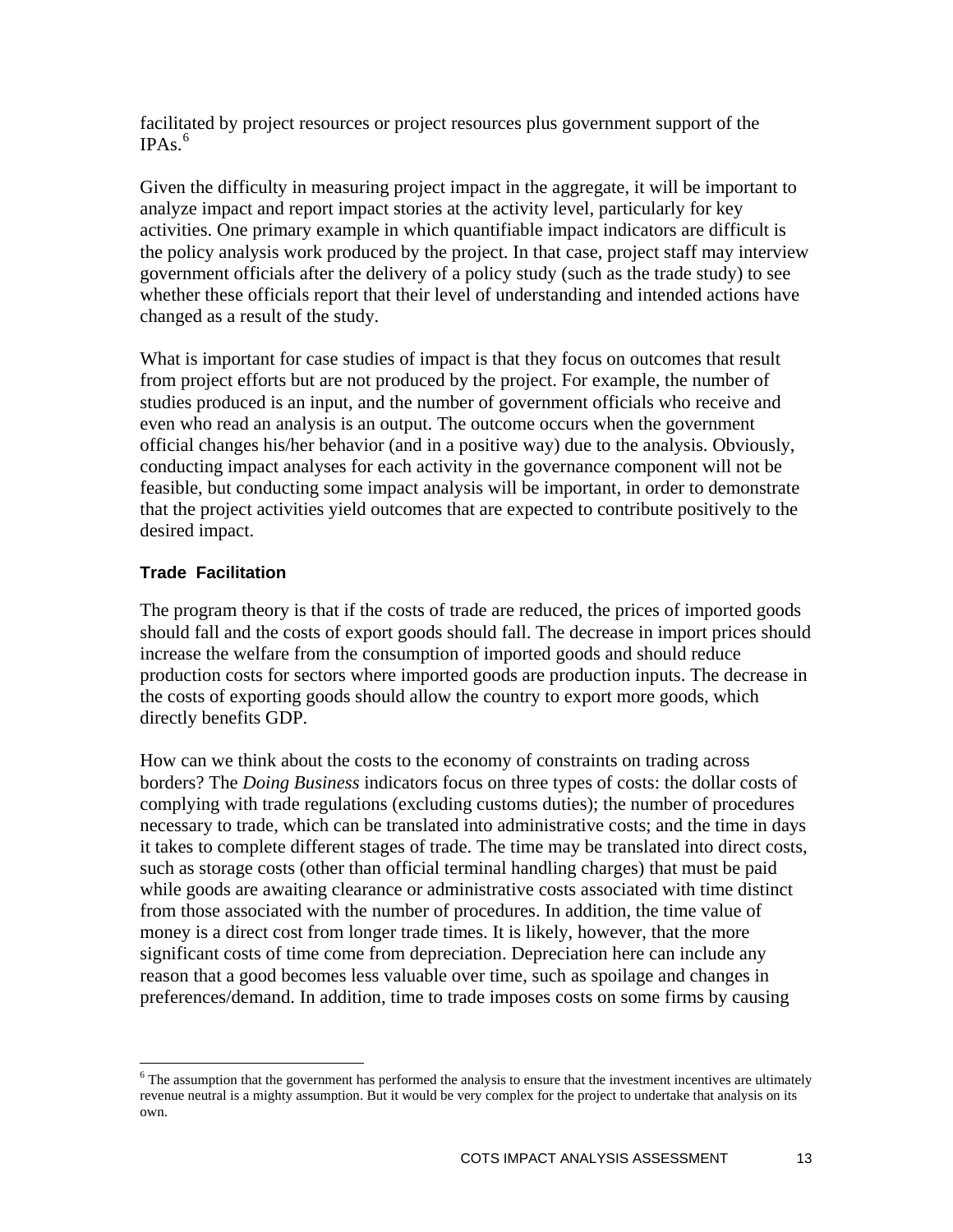them to hold larger inventories of goods than they would otherwise in order to buffer against uncertain arrival or departure of future shipments.<sup>[7](#page-16-0)</sup>

A recent USAID study calculates tariff-equivalent parameters for the cost of trade time across countries. These parameters are estimated using firms' choices to transport traded goods using air transport instead of sea shipment, thus the costs that are captured are just those associated with time alone. These parameters do not capture administrative costs incurred at borders and they do not capture other institutional costs.

What are the other institutional costs? The customs advisor for COTS argues that the real costs to the economy for Antigua and Barbuda from the current customs regime do not arise from the direct costs associated with the procedures or time delays so much as from the institutional features of the regime that allow for a great deal of corruption and maneuvering — both of which are highly distorting to the economy.

The customs advisor identified four ways that imports are processed in Antigua and Barbuda.<sup>[8](#page-16-1)</sup> In the first case, all the regulations are followed by the book, meaning there are delays and all duties and fees are paid at the time of import. This case affects many of the smaller importers. In the second case, some importers have the privilege of not paying the duties until the end of the year. In the third case, some goods are released very soon after arrival (i.e. the delays are avoided) for some importers. These shipments may h ave minimum documentation, and these importers drop off an invoice for the goods along with a "check" to customs for the expected duties and fees. A customs officer is then supposed to inspect the goods at a later time, on the importer's premises, in order to assess the duties and fees. Again, this case applies to privileged importers and is important for the import of perishable goods into Antigua and Barbuda. In the fourth case, a set of importers has an arrangement with customs to use an "exchange of check" in order to both delay payment of duties and fees to the end of the year and to barter these liabilities against purchases that the government makes from these importers. Payments are not made throughout the year and these liabilities are balanced at the end of the year by one person. There is no auditing of these balances.

These cases are described in order to consider what the larger costs to the economy are of the institutional regime and thus what the possible benefits are from reforming it. The situations described above will mean that importers who have these privileges will enjoy lower costs of business. Those who get their goods out of customs faster have less depreciation. They may also be able to charge higher prices because they get their goods to consumers before others and thus face less competition. The importers who can pay their duties at the end of the year, even if they pay the legal amount, enjoy lower costs by delaying the payment of these amounts.

In market economies, differential costs across firms providing or producing the same goods cause the firms with higher costs to fail and thus reduce the number of active firms

 $\overline{a}$ 

<span id="page-16-0"></span><sup>&</sup>lt;sup>7</sup> See David Hummels, "Time as a Trade Barrier," July 2001 and USAID, "Calculating Tariff Equivalents for Time in Trade," March 2007 for a discussion.

<span id="page-16-1"></span><sup>&</sup>lt;sup>8</sup> For Antigua and Barbuda, the vast majority of trade in goods is imports, so this discussion will focus on imports.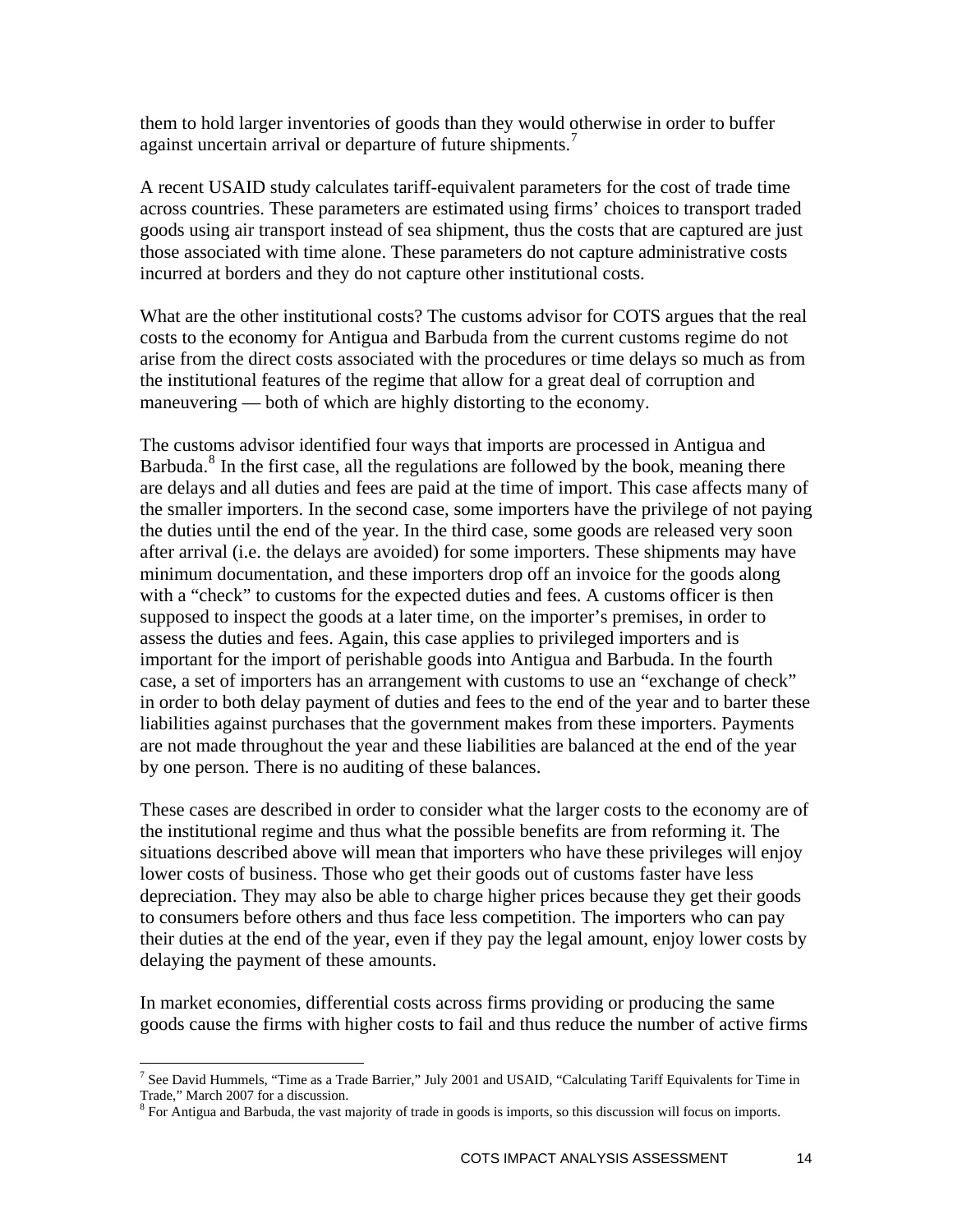in the market. As the number of firms decreases, competition is limited and the prices of goods will increase. In short, differential costs across importers reduce competition in the economy, causing prices to be higher than otherwise and likely also limiting the quantity and diversity of goods.

In addition, the presence of these privileges and the likely corruption associated with them suggests that customs duties and fees revenues are be much lower than they should be given customs policy and the actual mix of goods traded.

These institutional costs, while not directly caused by time, are likely to be highly correlated with time. A government official has a greater opportunity to solicit a bribe if the goods are held up for some time, and the importer has a greater incentive to pay for privileges if the goods can be held up. Reforms designed to reduce the time to trade are thus highly complementary with reforms designed to directly reduce institutional costs. Thus, the indicator for time to trade can be used to measure some impacts directly as well serve as a proxy for additional benefits.<sup>[9](#page-17-0)</sup>

Based on this understanding of the effects of the customs administration regime on the economy, four ways of measuring impact from trade facilitation are considered.

#### **COST INDICATOR**

First, the project could construct a cost indicator. The reduction in measured costs of trade over time would represent the savings generated from project activities. Costs can be measured on the business side, the government's side, or both. The methodology for this would be based on standard administrative costs methodology. To be credible, the cost indicator needs to be based on actual data from importing firms (including actual costs incurred and the prices or shadow prices of those costs), which could be collected as part of the time survey being implemented by the project.

On the business side, the costs could include labor costs (employees' time necessary to clear goods through customs multiplied by their wages), compliance costs (e.g. port authority storage charges), and real depreciation costs (e.g. percent of goods that spoil while awaiting clearance).<sup>[10](#page-17-1)</sup> The benefits from the cost savings in the first two cases come from reallocations. That is, firms save money but others (employees and the government) lose money, or firms do not reduce labor costs but reallocate the labor to other uses when trade administration is easier. Lowering the third cost, that is, reducing the depreciation of goods, is a "real" benefit to the economy in the sense that there is more value added than before.

On the government's side, the costs saved would be primarily the labor time and materials costs of implementing the old customs regime minus the time and material costs of implementing the new regime. Again, the indicator should be based on actual

<span id="page-17-0"></span><sup>&</sup>lt;sup>9</sup> It is likely, for example, that the Djankov, Freund, and Pham estimates pick up some of the correlated institutional <sup>9</sup> costs.

<span id="page-17-1"></span> $10$  See "Focus on Administrative Burdens! Guide for defining and quantifying administrative burdens for businesses," Legislative Burden Department, Ministry of Finance, The Hague, Netherlands, December 2003.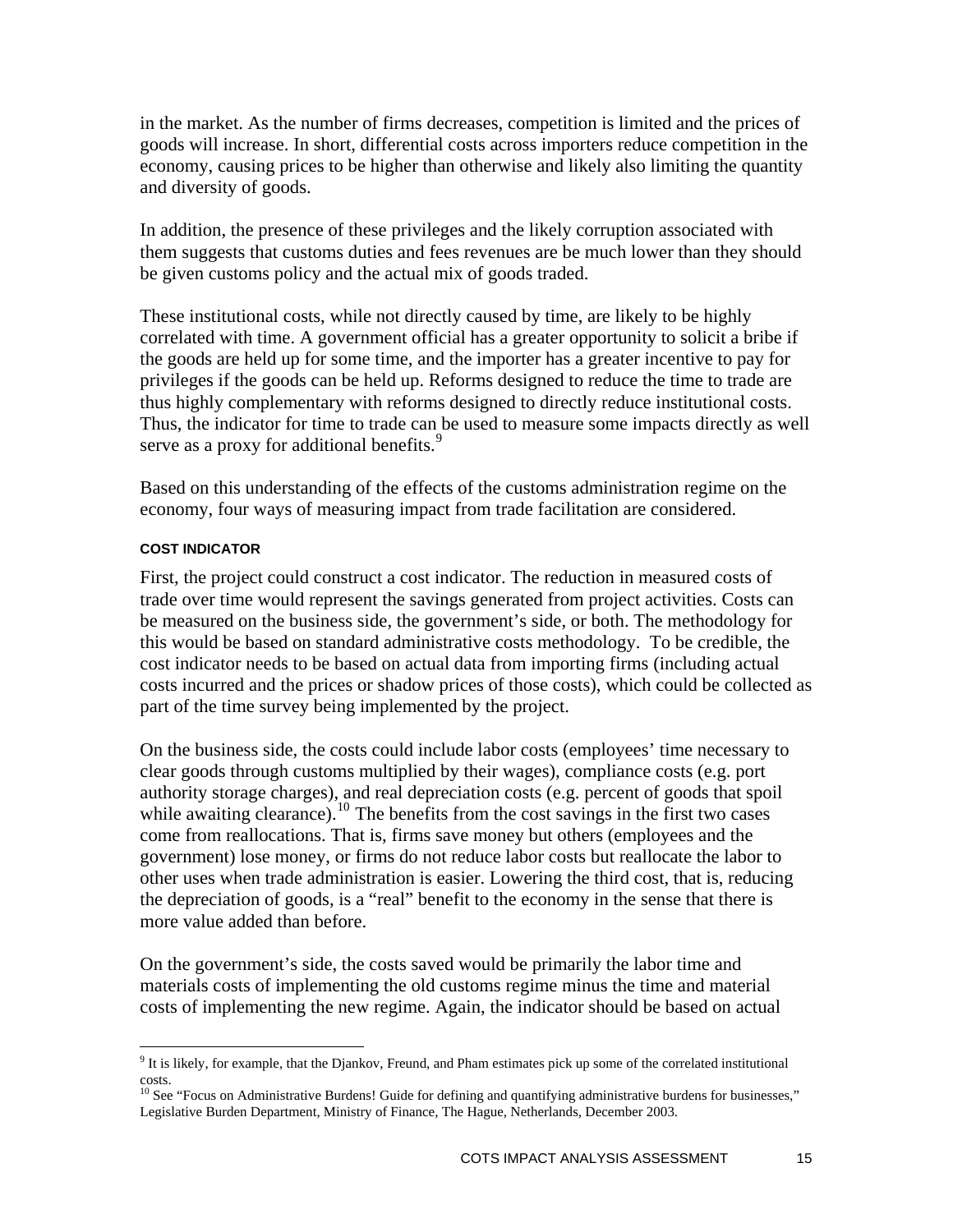data collected from the government, even if somewhat informally. If a cost indicator is reported for the government side, it is important to account for the administrative costs of the new regime. It may very well be that even though labor time is reduced, materials costs (such as the operation and maintenance of an electronic system) are higher. If cost savings are reported, they need to be net administrative costs from the old system to the new system. $^{11}$  $^{11}$  $^{11}$ 

#### **CHANGE IN VOLUMES AND WELFARE**

Second, the project could use the time data and the tariff-equivalent calculations to estimate the change in import volume and the change in welfare (consumer surplus) from the consumption of imports due to the reduction in trading time. The customs advisor explains that trade delays for exports is not a significant issue for Antigua and Barbuda because the bulk of exports are tourism, which are not physically transported through customs. The methodology for estimating the gains for imports is included as an appendix to this report. The methodology makes very simple assumptions about supply and demand elasticities in order to calculate estimates without having price or quantity data. The data the project would need to calculate these estimates are total value of imports in the first year and the reduction (that can be attributed to project activities) in the number of days to get the goods to their final destination.

#### **GOVERNMENT REVENUES**

 $\overline{a}$ 

Third, the customs advisor suggests that the greatest benefit from improving customs administration in Antigua and Barbuda will be an increase in government revenues from customs duties and fees. In other words, as explained above, one of the greatest problems with the current system is the opportunity for distortion, delay, and corruption in the payment of duties and fees. Thus, impact indicators for the project work in this area should include collections data on import duties and fees. These data need to come from the government, and I do not know how accessible or reliable these data are. It may be that the "post" numbers are very reliable as they are generated by new computerized processes, but that the baseline data are rough.

Even so, a comparison of these numbers should indicate a significant and important benefit. The benefit is a reallocation, since these payments come from businesses, but a government's ability to consistently collect revenues is necessary for its effective functioning. In addition, more equitable payment of duties and fees across firms should level the playing field and benefit the overall economy. See below.

The problem with using the government data on collections as a project impact indicator is attribution. If the government or other donors are making additional changes to improve trade facilitation, then the project cannot claim to have caused the full increase in duties and fees collections. Assuming that the project's contribution has been important to the overall changes, however, it is fair to report something along the lines of

<span id="page-18-0"></span> $11$  It could easily be, for example, the that administrative costs for the new system are higher than before, but this is still a good government investment because duties and fees collections increase by much more and there are greater benefits to the economy.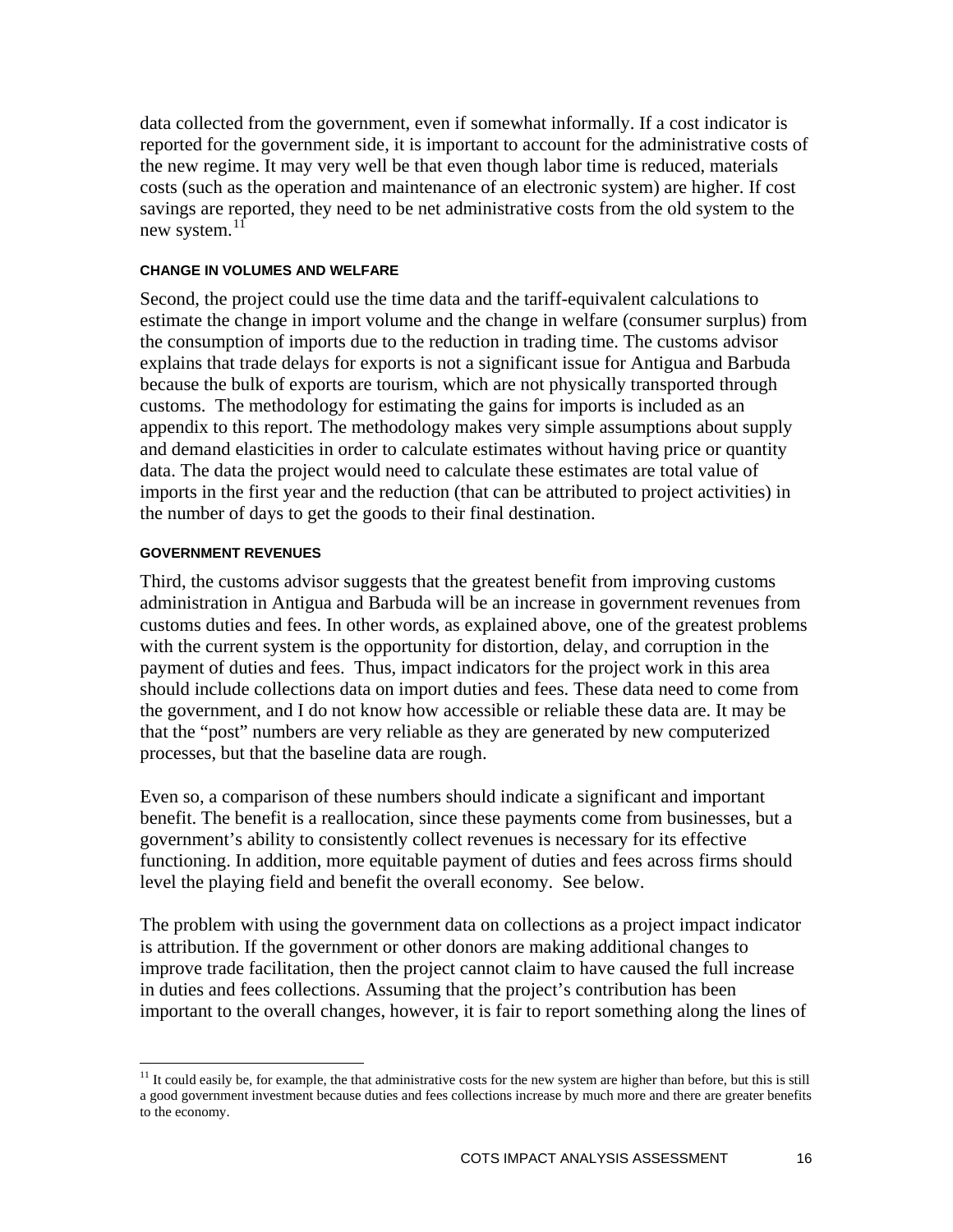"project activities contributed significantly to a \$[X] million increase in government revenues from duties and fees."

#### **MARKET CASE STUDY**

Fourth, as discussed above, in the case of Antigua and Barbuda, the anecdotal evidence suggests that there the current customs administration regime is harming the economy in more ways than just slowing the arrival of imports to their final destination. The current regime creates distortions in the economy that likely lead to reduced competition, which leads to higher prices and lower quantity and diversity of goods, both for consumers and for producers who use imported goods as inputs. It is not straightforward to measure the impact of reduced distortions, however. The invisible hand is, after all, invisible. Project staff are recommended to conduct one or more case study of import sectors that are highly influenced by the current regime in order to demonstrate and analyze the impact from improving it.

The customs advisor suggests that cars might be a good sector to study. Such a study could be conducted by following the basic steps below:

Before the changes:

- 1. Describe the current market for cars in A&B in order to show that competition is limited.
	- a. How many sellers/distributors?
	- b. How many models/varieties?
	- c. How many sold in a year?
	- d. What are the price ranges?
- 2. Analyze how the current customs administration regime benefits the incumbent sellers of cars.
	- a. What privileges do car sellers enjoy?
	- b. How might these privileges reduce their costs?
	- c. How might these privileges reduce their competition?

After the changes:

- 3. Describe the changes in the customs administration.
- 4. Provide at least anecdotal evidence that these changes have impacted car importers, e.g. car importers who had used the "exchange of check" system can no longer use it.
- 5. Describe the new market for cars in A&B hopefully to show that competition has increased.
	- a. How many sellers/distributors?
	- b. How many models/varieties?
	- c. How many sold in a year?
	- d. What are the price ranges?
- 6. Discuss possible exogenous factors.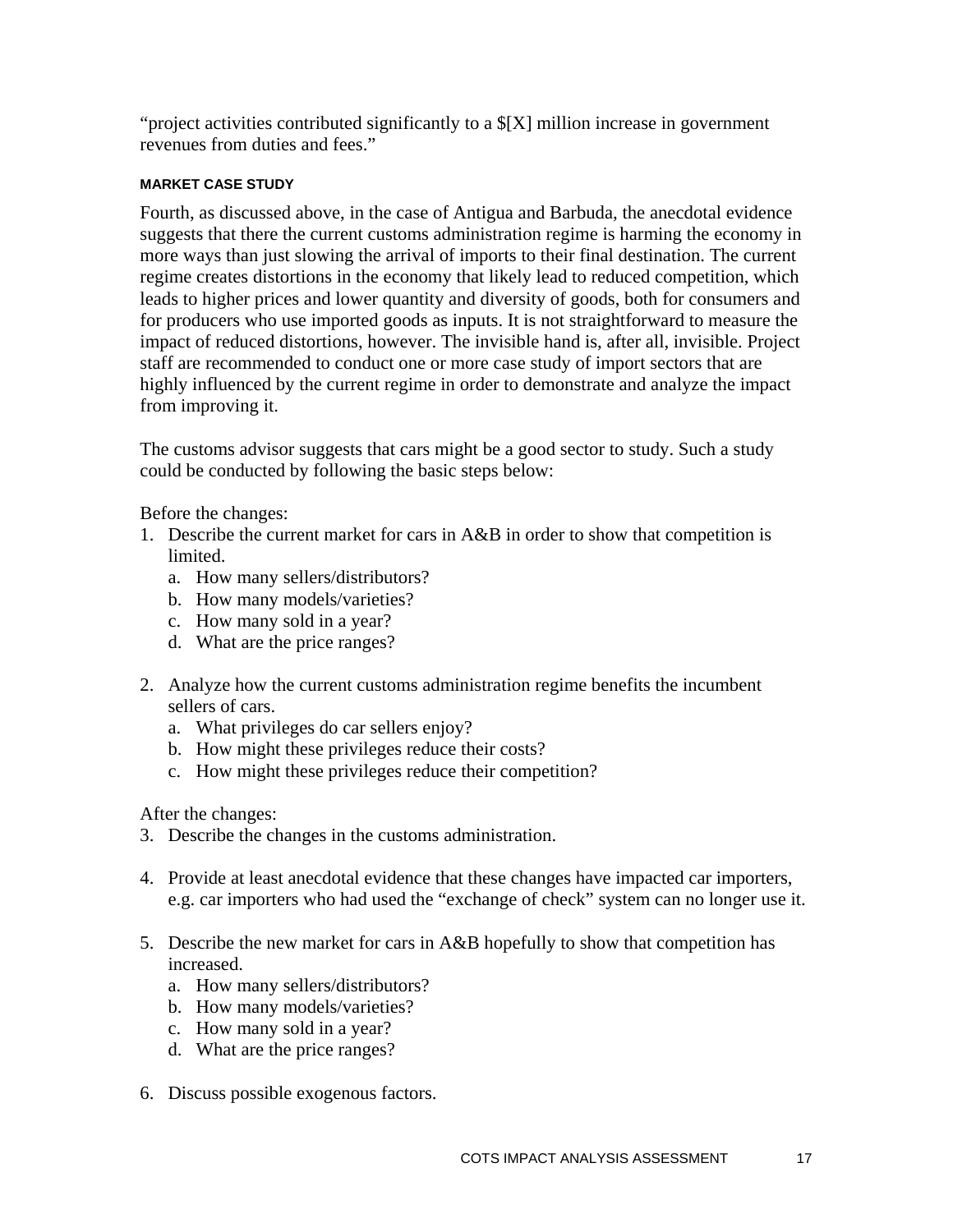Ideally, the case study will show that the number of sellers has increased, or at least that the number and variety of cars sold has increased while prices have gone down (or increased less that overall consumer price inflation). There may be other signs of increased competition between sellers as well. While such a case study would take some time and would not yield an indicator, it would demonstrate impact that reaches the everyday Antiguan and Barbudan citizen.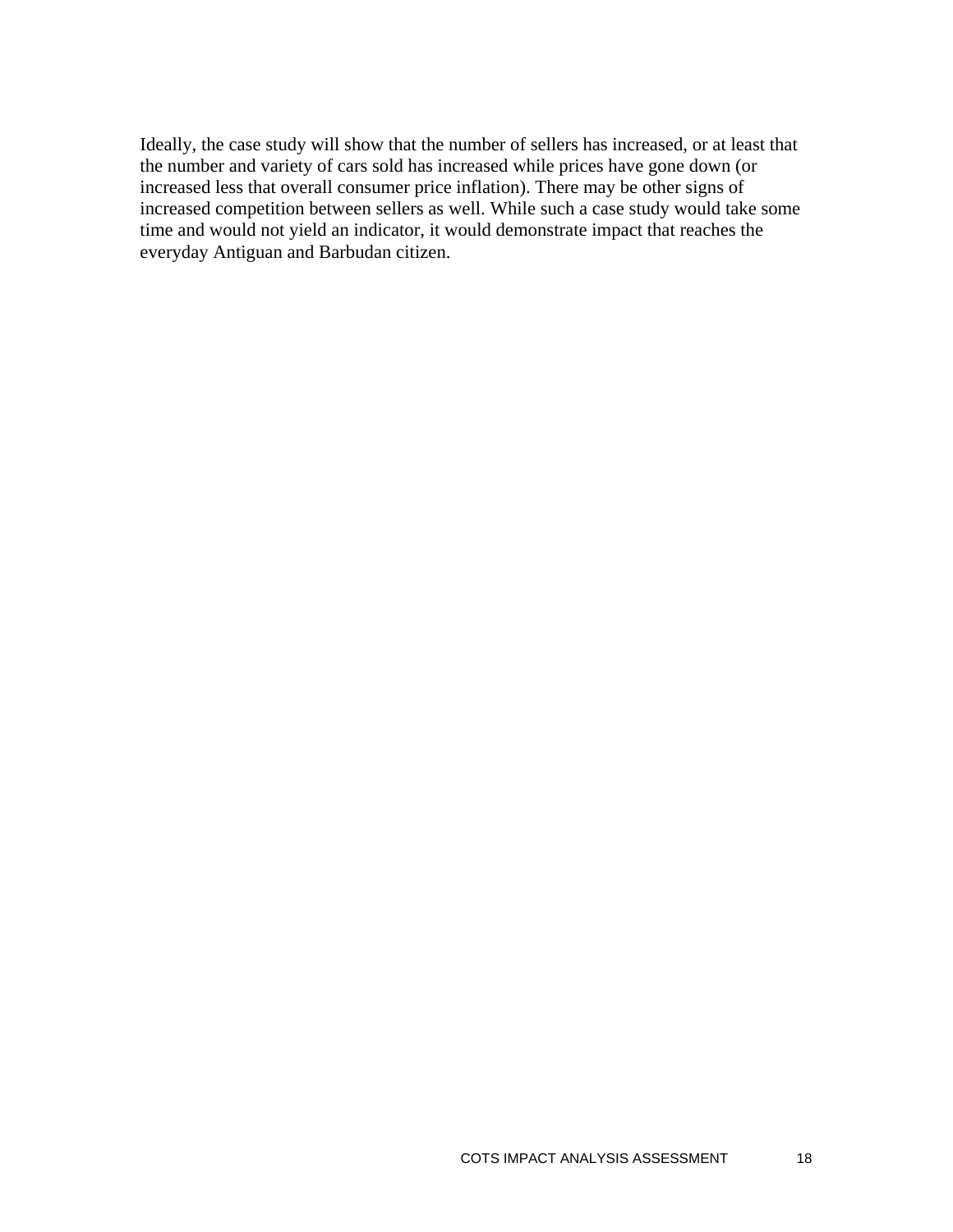## <span id="page-21-0"></span>**PRIVATE SECTOR DEVELOPMENT**

The demand-driven approach to private sector development, which essentially demands impact as an output, presents a bit of a conundrum for impact measurement. According to the approach, sales and employment are output indicators of the project — the project interventions are targeted at making a particular transaction occur or to achieve a particular level of sales and employment forecasted by the firm in advance. As an output indicator, we measure sales and employment for those firms directly receiving assistance from the project.

Ultimately, the goal of private sector development is growth across enough firms and industries that overall sales increase (i.e. GDP growth), employment increases, and poverty falls. Indicators of those impacts at the national level help describe the overall environment, but they are too broad to be attributable to project activities and thus are not useful for demonstrating impact at the project level. Ideally, the program theory for how the demand-driven approach leads to GDP growth should help us identify outcome indicators that can proxy for broader, sustainable impact.

My reading of Riordan's draft manuscript *We Do Know How: A Buyer-Led Approach to Reducing Poverty* reveals several linkages between the individual transactions and broader private sector development. They include (but no doubt are not limited to):

- Productivity gains from technological improvements, which allow the assisted firms to continue to produce more efficiently in the future
- Increased market size, due to improved information, that allows assisted firms to sell more in the future
- Reduced costs and/or productivity gains from improvements in value chain linkages, which allow assisted firms and those in the value chain to produce more efficiently in the future
- Value chain multiplier effects, i.e. firms in the chain benefit from the firm's increased sales and/or reduced costs, independent of whether the other firms have any productivity effects
- Copycat gains, i.e. non-assisted firms experiencing any of the gains listed above through copycat effects
- Aggregate demand multiplier effects, i.e. increased employment or wages in the assisted firms have an impact on aggregate demand through expenditures for employees

We could consider indicators for each of these intermediate outcomes, but not all of the project interventions will contribute to all of the outcomes. For example, one intervention may not change the production function of the firm at all, but instead just grow the market that the firm serves given its current technology. Some of the outcomes above may be difficult to observe, such as copycat gains or productivity changes in non-assisted firms. There are also advantages and disadvantages to the indicators that we might use for some. For example, total factor productivity can be difficult to calculate.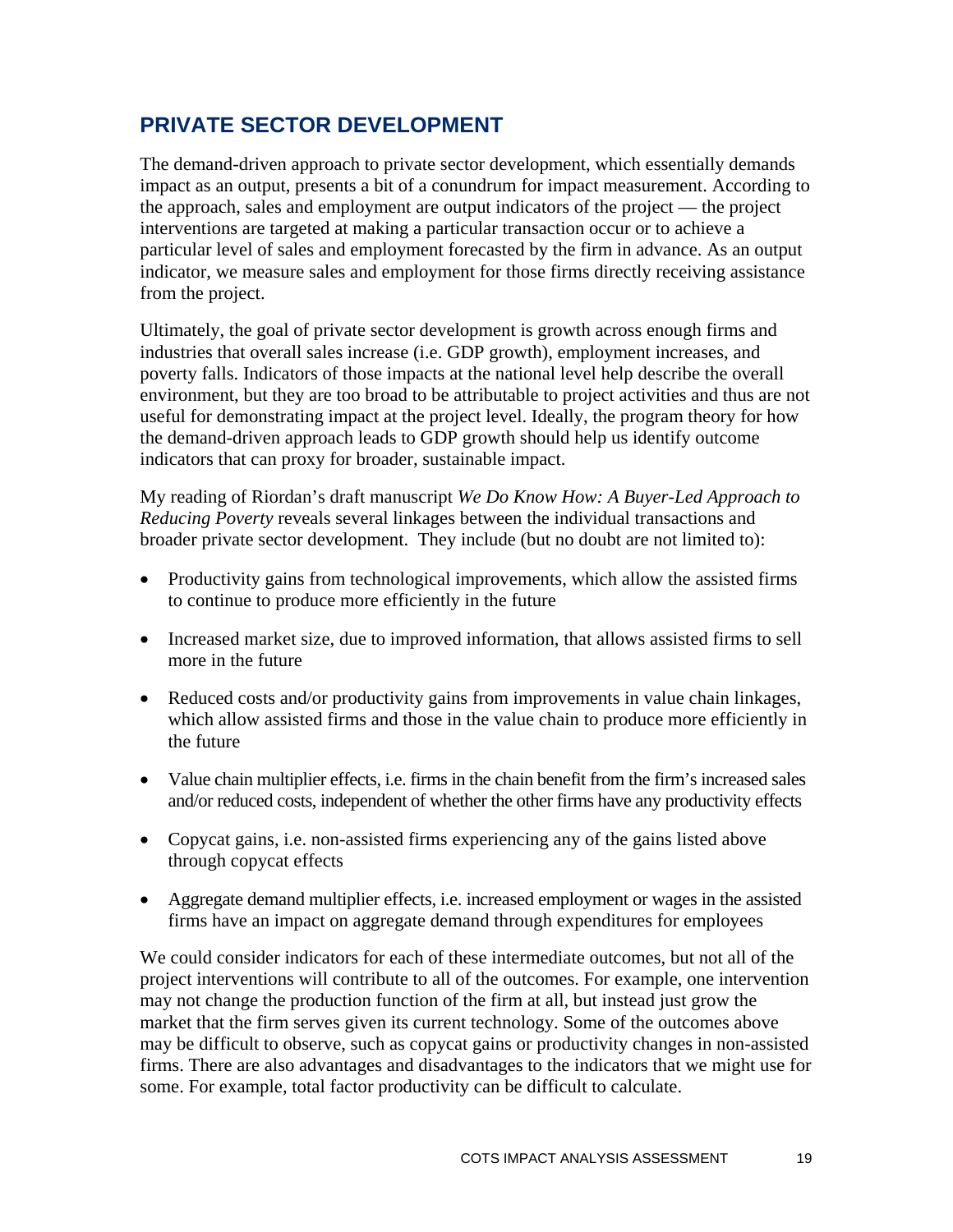In spite of these difficulties, I believe that we do need to identify one or more intermediate outcomes that are most relevant for, and can be observed for, this project and find a way to measure them. Put very simply, the sales and employment indicators for the assisted firms are the parts, and we need a way to show that the whole is greater than the sum of the parts. Given that the program theory is Riordan's and that he is closely involved with the project, it is best that he take over in identifying the impact indicators for this component.

Project staff are recommended to continue to carefully collect and report the sales and employment data from the assisted firms. Keep in mind that the employment indicator should be interpreted carefully, as sometimes improvements in productivity require decreases in employment or turnover in employment (i.e. changes in skill mixes).

Also, project staff are recommended to consider collecting the following indicators:

#### **INVESTMENTS**

Project staff should work harder at collecting investment data from the firms. Certainly these data have problems, but investment does go a bit further in terms of indicating something longer term than a specific transaction or a single sales target.

#### **WAGE BILL**

In order to apply an aggregate demand multiplier and calculate an aggregate demand effect, the project would need data on wages as well as employment, or more simply just the data on the total wage bill of assisted firms over time. Even without applying the multiplier, those data give a better idea of how the benefit of the specific intervention is being spread throughout the firm — if profits increase and the wage bill does not, the intervention is not likely to have a big impact on poverty.

#### **MATERIAL EXPENDITURES ON LOCALLY SOURCED INPUTS**

Even without going to the trouble to try to calculate multipliers along the value chain, it could still be useful to collect data from the assisted firms on how much they spend on locally-sourced inputs to give some indication of the broader impacts on the local economy the project interventions are having.

#### **NEW TECHNOLOGY**

Without going through the complicated process of calculating total factor productivity, project staff could still identify the cases (in a more anecdotal way) where its interventions did introduce new technology. Further, it could look for anecdotal evidence of copycat effects. For example, the advisor described how the project introduced improved food service technology in one resort in Dominica and then observed that other resorts hired the same consultant. With decent anecdotal evidence, the project might then aggregate in the following way: "the project introduced new technologies in the [X] sector of the economy, which accounts for  $[X]$  percent of the total economy, or  $\{[X]$ million in annual sales." Staff need to be careful not to take credit for those total sales and be clear that the project "footprint" is being measured instead.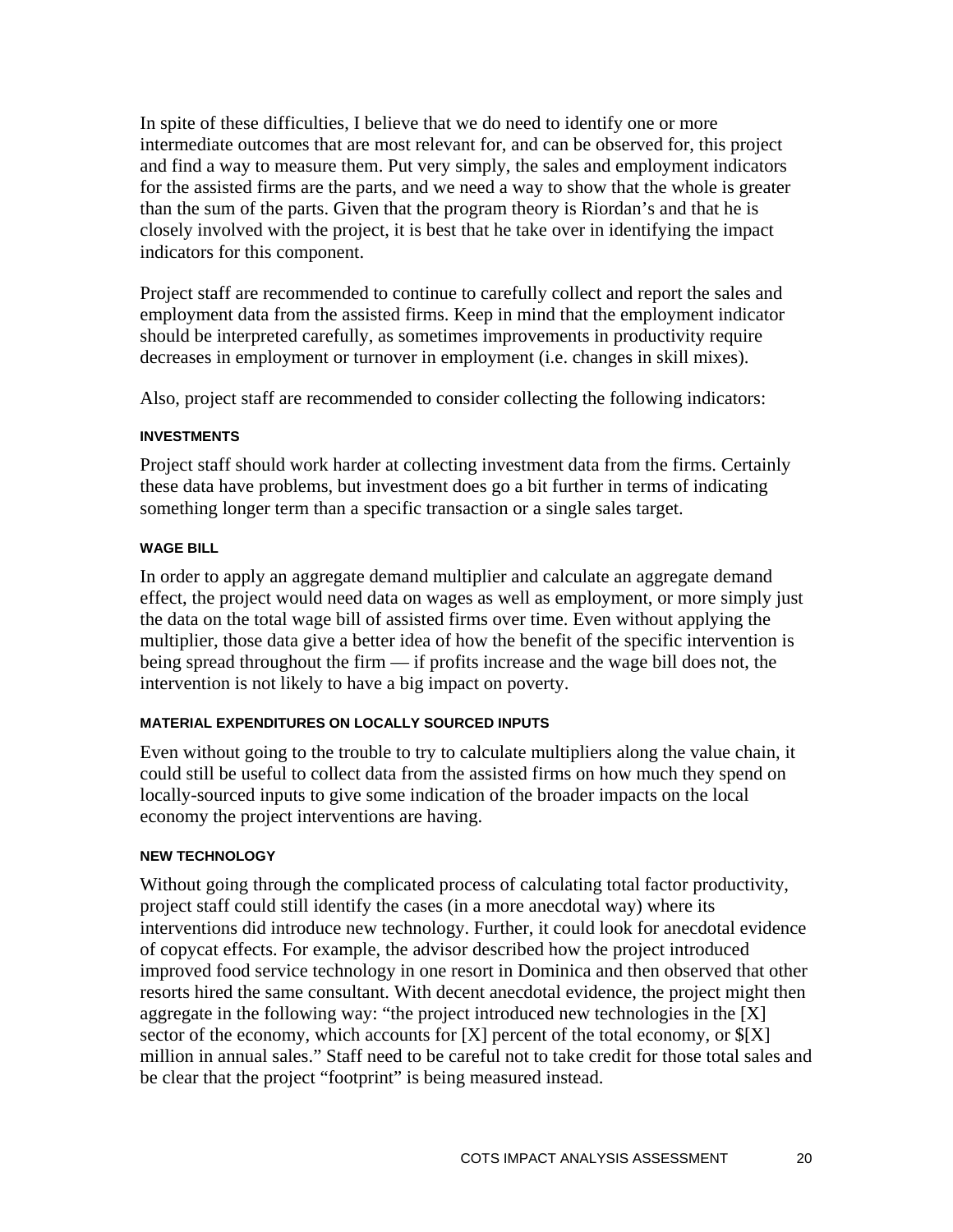## <span id="page-23-0"></span>**ANNEX A. MONETIZING THE BENEFITS FROM REDUCING TRADE TIMES**

The methodology presented here draws on research published by USAID that estimates tariff equivalents for the cost of time delays in trade. The paper, "Calculating Tariff Equivalents for Time in Trade," published in March 2007 is based on an approach developed by trade economist David Hummels in his July 2001 paper, "Time as a Trade Barrier". The approach uses the time and price difference of air vs. sea shipment for international trade to estimate how valuable it is to traders to reduce shipment times for a broad range of goods. These values are estimated as percentages of the values of the goods traded and thus can be thought of as similar to reducing tariffs on those goods. The value of reducing shipment time arises from the various ways goods can depreciate over time as well as from inventory costs born when shipment times are long or uncertain.

Although these values are estimated based on shipping choices, the depreciation and inventory costs from trade times are the same whether the time is during shipment or at the border. Thus we use these estimated values as tariff equivalents of the time at the border as well. In fact, these estimated values are quite likely under-estimates, or lower bounds, of the costs to traders incurred during the actual time that a shipment is going through customs.

These values cannot be used to represent the costs of time for document processing before the goods are loaded for export or document processing time for imports that overlaps with time that the goods are already in transit. Thus it is important when using this methodology that the decrease in trade times used for estimation only include those when the goods are in transit, either in shipment or at the border. So far we do not have the *Doing Business* indicators disaggregated across the four time categories for any year other than 2007 (i.e. in the *Doing Business 2008* publication), so we must make extra assumptions in order to apply this methodology to the *Doing Business* time data.

As noted above, the USAID approach is based on the differences in shipping preferences across different types of goods. It calculates tariff equivalent estimates per day for each country by applying the estimates by goods to the composition of imports and exports for each country. Over time, we expect that the composition of imports and exports will change for each country, particularly for those countries that experience notable improvements in trade facilitation. In fact, as trade facilitation improves, the mix of goods is likely to include more goods that are time sensitive, which will cause the tariff equivalent cost of one day of delay to increase.

Table 1 presents the calculated tariff equivalents for each country and for each country's region for imports and for exports based on 2003 trade data.

#### **Imports**

For imports, we can estimate the increase in import volume and the increase in welfare (i.e. consumer surplus) from a reduction in import time delays.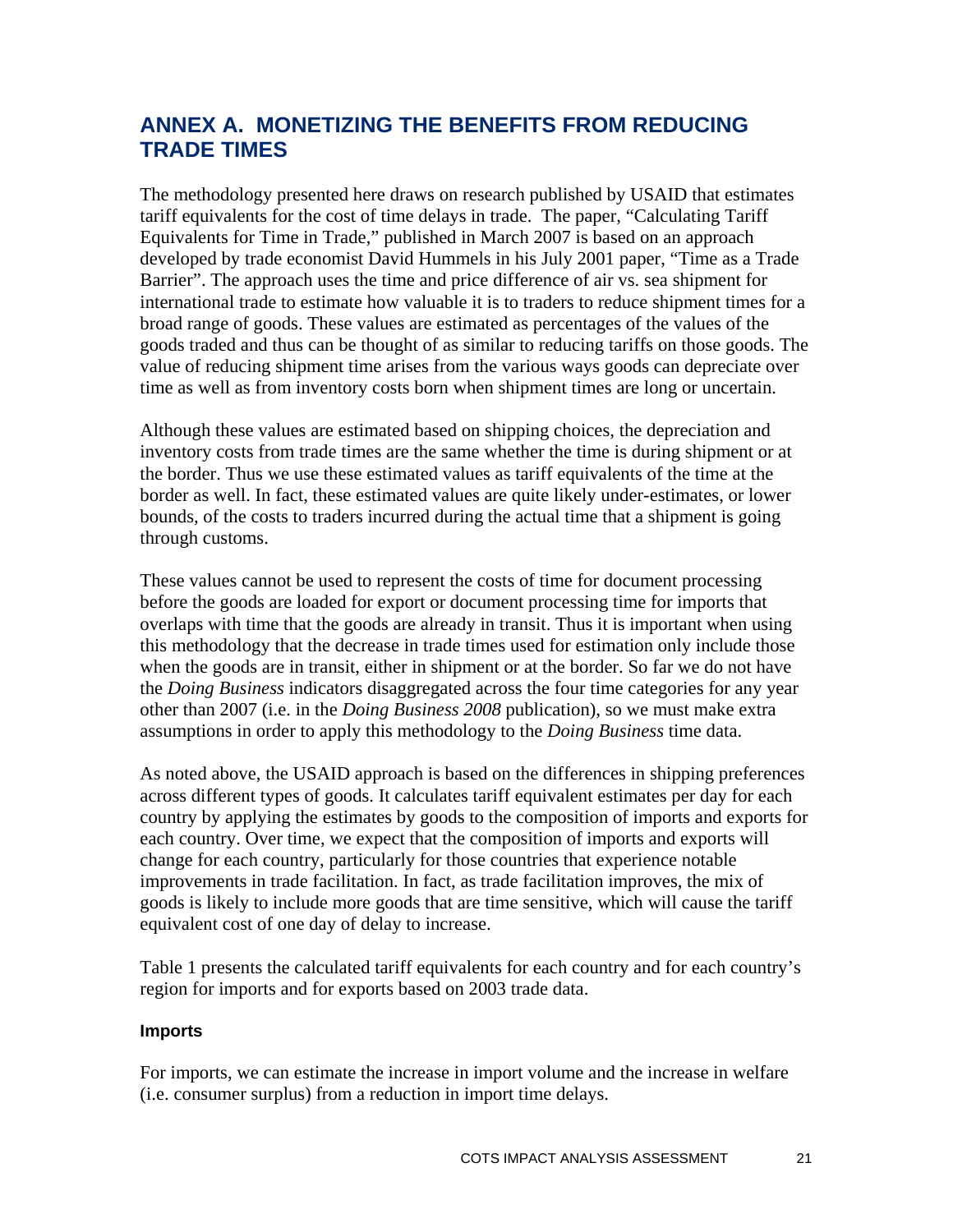#### Assume:

- Perfectly elastic supply of imported goods, i.e. that the country is a small economy relative to world supply so that infinite quantities can be imported at a given price.
- Constant unitary elasticity of demand for imported goods, i.e. that a 1 percent decrease in price leads to a 1 percent increase in the quantity demanded. Since the demand for imported goods is an aggregate demand over a wide variety of goods, constant unitary elasticity can be thought of as an "average" over elastic and inelastic demands.
- Importers charge a fixed percentage mark-up m over the import price when selling imported goods to consumers, and the costs from time delays are a part of this fixed percentage mark-up.

Thus, the volume of imports at the border, M, is  $P^*Q$ , where P is the import price and Q is the quantity. The price to consumers, including the costs of trade delays is  $(1+m/100)^*P$ . The percentage tariff equivalent of one day of trade delay for imports is t<sub>m</sub>.

(Note the values for t in the attached tables are presented in percentage points;  $t = 0.6$ ) means the tariff equivalent cost of one day of delay is 0.6 percent [and not 60 percent] of the price. The  $\$$  value of that tariff would be calculated by t/100\*P or 0.006 \* P.)

A one-day reduction in trade delays will reduce the price to consumers from  $(1+m/100)^*P$  to  $(1+(m-t_m)/100)^*P$ , or by  $t_m$  percent, and increase the quantity demanded by  $t_m$  percent.

1. We can estimate the increase in the volume of imports as follows:

Although the quantity demanded by consumers, and thus importers, increases by  $t_m$ percent, the price paid by importers at the border does not change, thus the increase in the volume of imports equals the new volume of imports minus the old volume of imports or:

 $=$ P\*(1+ t<sub>m</sub>/100)\*Q – P\*Q  $=$ P\*Q + t<sub>m</sub>/100\*P\*Q – P\*Q  $=$  t<sub>m</sub>/100\*P\*Q  $=$  t<sub>m</sub>/100\*M

2. We can estimate the increase in welfare (or consumer surplus) as follows:

Since the supply curve is horizontal, the increase in consumer surplus is the rectangle formed by the decrease in consumer price at the original quantity of imports plus the area of the triangle under the demand curve to the right of the original quantity of imports and to the left of the new quantity of imports.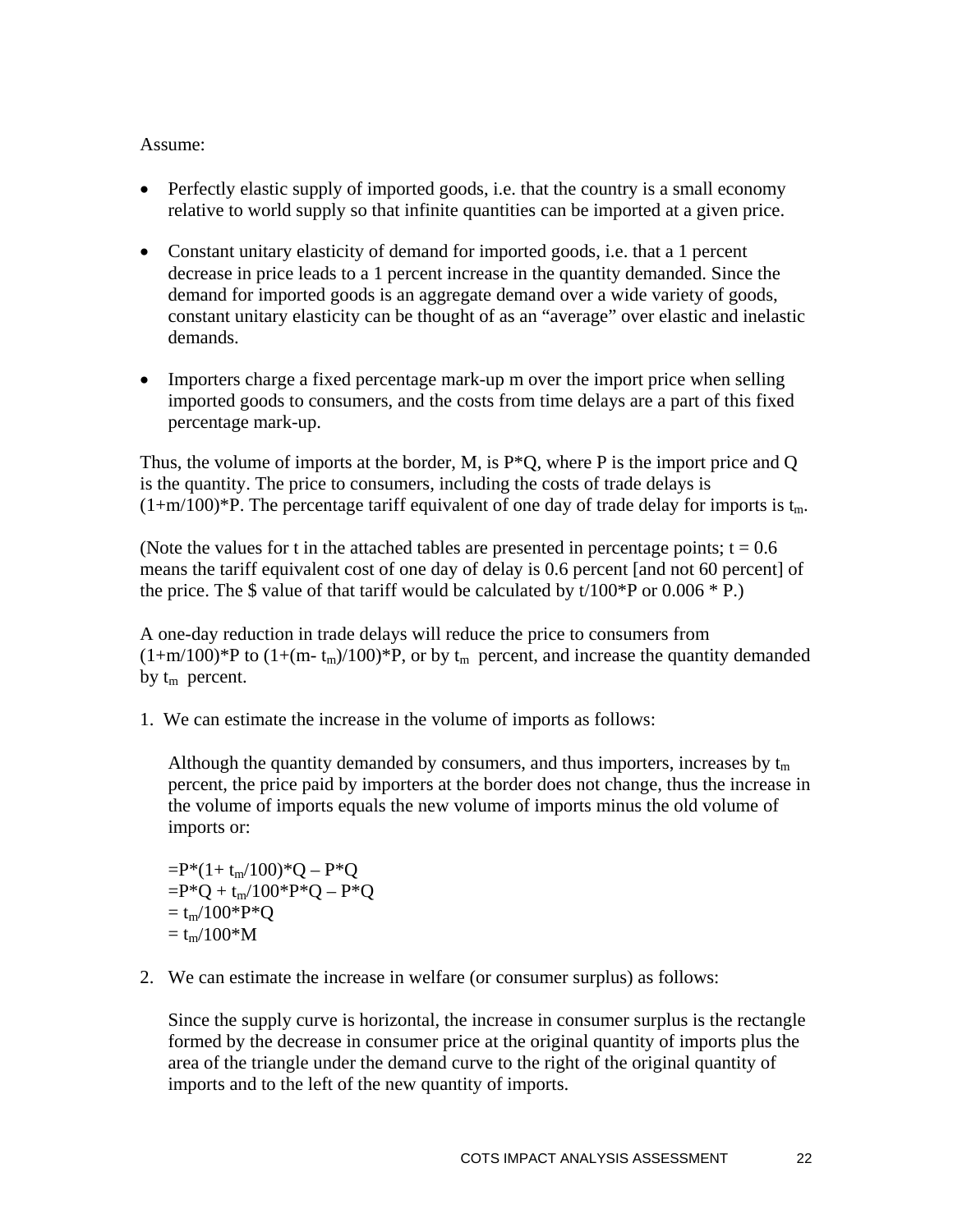Where the value of imports at the border is denoted by  $M = P^*Q$  and the tariffequivalent of one day of delay for imports is  $t_m$ , the area of the rectangle:

= 
$$
(1+m/100)^*P^*Q - (1+(m-t_m)/100)^*P^*Q
$$
  
=  $P^*Q + m/100^*P^*Q - P^*Q - m/100^*P^*Q + t_m/100^*P^*Q$   
=  $t_m/100^*P^*Q$   
=  $t_m/100^*M$ 

Constant unitary elasticity of demand means that that a  $t_m$  percent reduction in price will lead to a  $t_m$  percent increase in the quantity demanded. So, the area of the triangle is one half the area of the rectangle formed by the decrease in the price paid by consumers and the increase in the quantity demanded. That is, the area of the triangle is:

 $= 0.5*[(1+m/100)*P - (1+(m-t<sub>m</sub>)/100)*P]*[(1+t<sub>m</sub>/100)*Q - Q]$  $= 0.5*( \text{ t}_{\text{m}}/100*P)*(\text{ t}_{\text{m}}/100*Q)$  $= 0.5*$  (t<sub>m</sub>/100)<sup>2</sup>\*P\*Q  $= 0.5*$  (t<sub>m</sub>/100)<sup>2</sup>\*M

Thus, the gain in welfare is:

$$
= t_m/100^*M + 0.5^* (t_m/100)^{2*}M
$$
  
=  $(t_m + 0.5^* (t_m/100)^{2})^*M$ 

For example, if  $t_m = .008$  (or 0.8 percent), then the gain in consumer surplus from a one day decrease in import delays is 0.008032\*M, or 0.8032 percent of the original value of imports.

In the case of Antigua and Barbuda, the estimated range for  $t_m$  is 0.6 percent to 0.9 percent. Thus a one day decrease in import delays should increase consumer surplus by 0.006018\*M to 0.0090405\*M.

These values give us a range of lower bounds on the gain if we believe that the time cost of import delays includes (or is correlated with) additional costs to those from time in shipment.

These formulae are for a one day decrease in delays. If the number of days decrease in import delays is denoted  $n_m$ , then the increase in volume of imports for an  $n_m$  day decrease is:

 $=$  t<sub>m</sub> $/100$ \* n<sub>m</sub> \*M

And the gain in welfare is:

 $=(t_m/100^* n_m + 0.5 * (t_m/100^* n_m)^2)*M$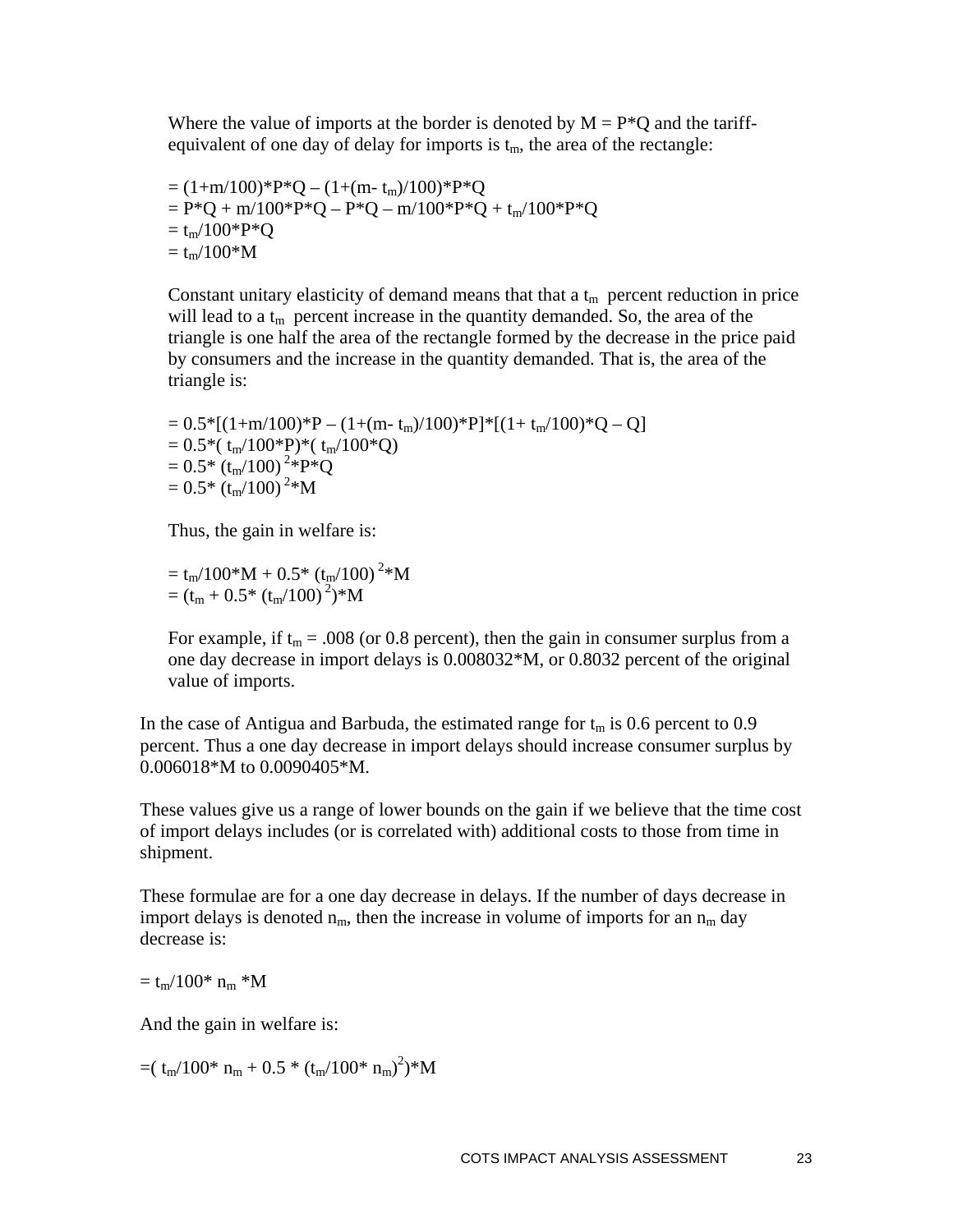#### **Exports**

When it comes to exports, even simple assumptions do not allow us to use simply geometry to estimate the gain in welfare, which in this case is the increase in producer surplus. However, we can estimate the increase in the volume of exports.

Assume:

- Perfectly elastic demand for exported goods, i.e. that the country is a small economy relative to world demand so that infinite quantities can be exported at the world price.
- Constant unitary elasticity of supply of exported goods, i.e. that a 1 percent decrease in cost leads to a 1 percent increase in the quantity supplied. Since the supply of exported goods is an aggregate supply over a wide variety of goods, constant unitary elasticity can be thought of as an "average" over elastic and inelastic supplies.
- Time delays for exporting affect exporters like production costs.

Thus, the volume of imports at the border,  $X$ , is  $P^*Q$ , where P is the world price and Q is the quantity. The tariff equivalent of one day of trade delay is  $t<sub>x</sub>$ , which is a percentage.

(Note the values for t in the attached tables are presented in percentage points;  $t = 0.6$ ) means the tariff equivalent cost of one day of delay is 0.6 percent [and not 60 percent] of the price. The  $\$$  value of that tariff would be calculated by t/100\*P or 0.006 \* P.)

A one day reduction in time delays to export will reduce costs to exporters by  $t_x$  percent and thus increase the quantity supplied by  $t_x$  percent.

We can estimate the increase in the value of exports as:

 $= P*(1+t_x/100)*Q - P*Q$  $= (1 + t_x/100-1)$ <sup>\*</sup>P<sup>\*</sup>Q  $= t_x/100*P*Q$  $= t_x/100^* X$ 

This value is a lower bound if we believe that the time cost of export delays includes (or is correlated with) additional costs to those from time in shipment.

Looking at the calculated regional values of  $t<sub>x</sub>$  for exports in the attached table, we see that they range from 0.4 to 1.0 percent. If we take these as lower bounds, they are actually quite consistent with the Djankov, Freund, and Pham estimates that a one day reduction in export delays should increase exports by 1.0 percent.

This formula is for a one day decrease in delays. If the number of days decrease in export delays is denoted  $n_x$ , then the increase in volume of exports for an  $n_x$  day decrease is:

 $= t_x/100^* n_x^* X$